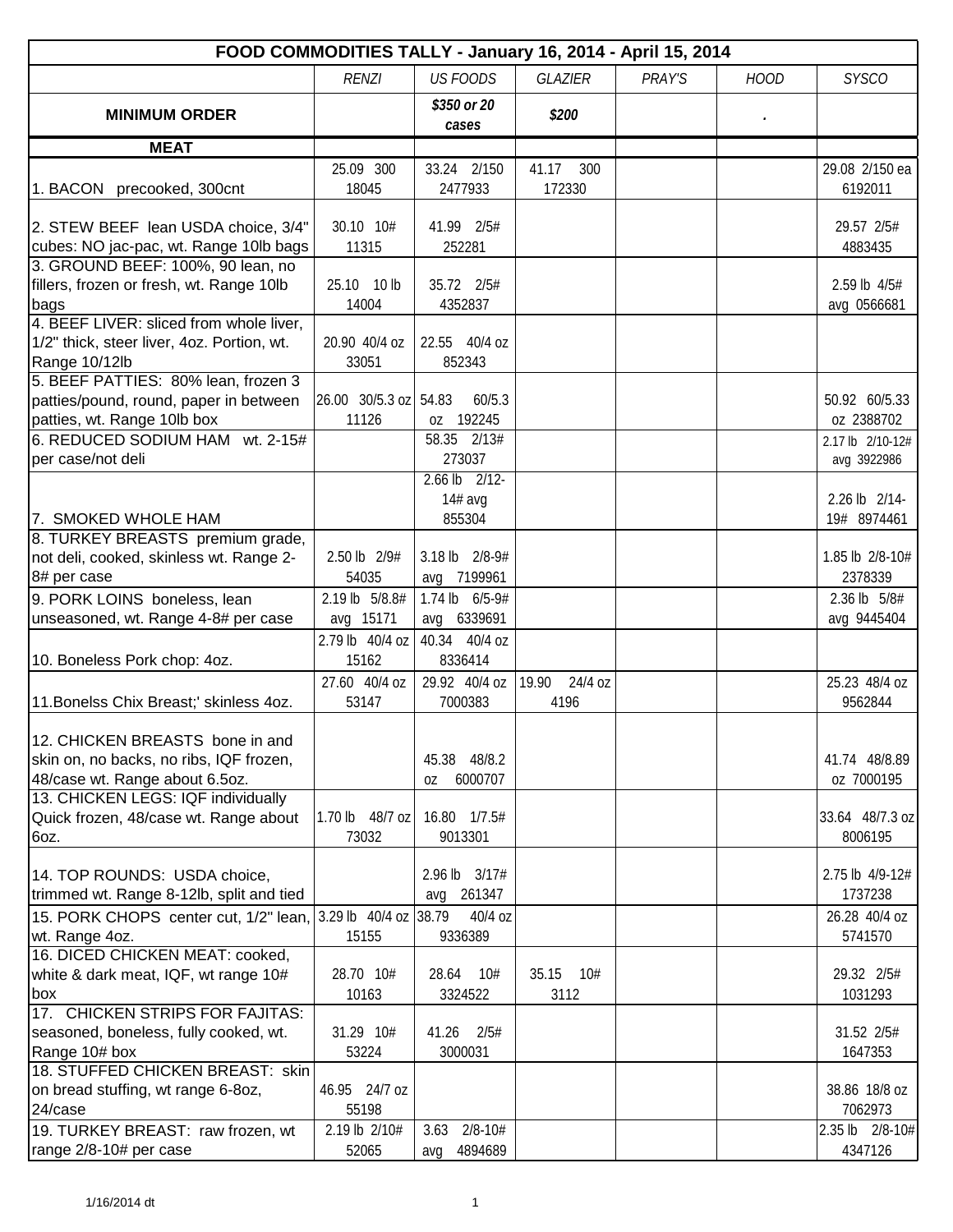|                                     | <b>RENZI</b>                  | <b>US FOODS</b>       | GLAZIER          | PRAY'S | <b>HOOD</b> | <b>SYSCO</b>         |
|-------------------------------------|-------------------------------|-----------------------|------------------|--------|-------------|----------------------|
| 20. CUBE STEAK: no JacPac, no       | 32.00 40/4 oz                 |                       |                  |        |             | 32.25 40/4 oz        |
| fillers, wt. Range 4-5oz, 40/case   | 33044                         |                       |                  |        |             | 8246712              |
| 21. COOKED ROAST BEEF: wt Range     | 3.09 lb 2/6#                  | .98 lb 2/7-8#         | 4.79 lb 2/6#     |        |             | 2.91 lb 2/6-8#       |
| 10# case                            | 22013                         | avg 996637            | 1213<br>avg      |        |             | 6512802              |
| 22. SALISBURY STEAK: wt. 4oz, 10#   |                               | 31.37 40/4 oz         |                  |        |             | 53.10 120/4 oz       |
| case/JakPac acceptable              |                               | 404137                |                  |        |             | 2334480              |
|                                     |                               | 19.65 10#             |                  |        |             | 23.63 2/5#           |
| 23. ITALIAN SAUSAGE LINKS: wt. 4oz. |                               | 3335809               |                  |        |             | 1968130              |
| 24. PORK BREAKFAST SAUSAGE          | 18.15 10#                     | 23.54 10#             |                  |        |             | 18.27 1/10 #         |
| LINKS, cooked 1oz.                  | 45545                         | 6345763               |                  |        |             | 1488493              |
|                                     | 23.90 27/6 oz                 | 24.32<br>2/5#         | 27.10 24/6 oz    |        |             | 38.31 48/6 oz        |
| 25. BONELESS CHICKEN BREAST         | 53149                         | 8326589               | 793901           |        |             | 9562885              |
|                                     | 38.50 36/4 oz                 | 42.43<br>36/4 oz      |                  |        |             | 39.24 36/4 oz        |
| 26. CHICKEN CORDON BLEU             | 55186                         | 46318                 |                  |        |             | 1624329              |
| 27. PRECOOKED SLICED MEATLOAF       |                               | 39.11 75/3.2          | 57.00<br>76/3.15 |        |             | 44.32 120/4 oz       |
| <b>DELUXE</b>                       |                               | oz 5401476            | 56232<br>0Z      |        |             | 6772883              |
|                                     | 1.59 lb 2/10#                 | 39.66<br>2/10#        | 32.42 2/10#      |        |             | 13.69 4/5#           |
| 28. GROUND TURKEY                   | 52200                         | 9110693               | 70012            |        |             | 7268279              |
|                                     | 1.00 lb 4/5#                  | 29.92 48/4 oz         |                  |        |             | 10.41 2/5#           |
| 29. TURKEY DOGS - 10 lb package     | 23099                         | 7000383               |                  |        |             | 9822453              |
| 30. GROUND BEEF - 80/20 frozen - 10 | 2.05 lb 8/10#                 | 2.27 lb 4/10#         |                  |        |             | 2.37 lb 8/10#        |
| Ib package                          | 14005                         | 6567051               |                  |        |             | avg 2524320          |
| 31. GROUND BEEF - 80/20 - fresh - 5 | 2.69 lb 2/5#                  | 2.13 lb 6/5#          |                  |        |             | 2.08 lb 4/5#         |
| Ib package                          | 11310                         | avg 1864107           |                  |        |             | avg 0566709          |
| <b>FROZEN MEAT</b>                  |                               |                       |                  |        |             |                      |
| 1. PORK BBQ RIBETTES: cooked,       | 29.75 60/3.2 oz               | 27.17 52/3.1          |                  |        |             | 27.27 53/3 oz        |
| 100/case                            | 33023                         | 3076460<br>0Z         |                  |        |             | 7154263              |
| 2. BREADED VEAL PATTY with          | 29.00 40/4 oz                 |                       |                  |        |             | 32.78 40/4.5 oz      |
| CHEESE: 40/case                     | 33041                         |                       |                  |        |             | 1899848              |
| 3. STUFFED PEPPERS W/SAUCE:         | 52.59 4/5#                    | 57.99<br>4/83 oz      |                  |        |             | 52.30 4/5 lb         |
| 48/case                             | 35161                         | 6001655               |                  |        |             | 2517001              |
| 4. STUFFED CABBAGE W/SAUCE:         |                               | 43.08 4/96 oz         |                  |        |             | 61.28 $4/5.7$ #      |
| 48/case                             |                               | 1326305               |                  |        |             | 8156978              |
| 5. BREADED FISH : uncooked 32/cse   |                               | 39.39 10#             |                  |        |             | 37.42 10#            |
| comparable to Pier 17               |                               | 1247139               |                  |        |             | 6788681              |
|                                     | 20.90 53/3 oz                 | 26.88 10#             |                  |        |             | 19.73 10 lb          |
| 6. BREADED FISH COOKED 48/CASE      | 42082                         | 618090                |                  |        |             | 6085167              |
|                                     |                               | 31.35 40/4oz          |                  |        |             |                      |
| 7. UNBREADED VEAL PATTY: 40Z.       |                               | 3364791               |                  |        |             |                      |
|                                     | 24.09 60/2.75                 | 32.86 60/2.75         | 72/2.75<br>40.25 |        |             | 24.76 60/2.75        |
| 8. FROZEN MANICOTTI: 60/case 3oz.   | oz 35243                      | oz 3272580            | 48100<br>0Z      |        |             | oz 1042878           |
| 9. FROZEN STUFFED SHELLS: 20Z.,     | 36.00 120/2 oz                | 38.04<br>96/2 oz      | 36.00 60/2.75    |        |             | 28.92 96/2 oz        |
| 120/case                            | 35249                         | 8061582               | oz 48157         |        |             | 1948512              |
|                                     | 22.90 2/12.5#                 | 26.66 10#             | 35.30 10#        |        |             | 40.56 25#            |
| 10. PEPPERONI: sliced, 10# case     | 21036                         | 6688592               | 02563            |        |             | 1752062              |
| 11. ITALIAN SAUSAGE CUBES:          | 17.90 2/5#                    | 22.88 2/5#            |                  |        |             | 17.91 2/5#           |
| cooked                              | 32083                         | 8574840               |                  |        |             | 8131443              |
| 12. BREADED CHICKEN PATTY: 30Z.,    | 14.25 52/3.1 oz 25.41 2/6.62# |                       |                  |        |             | 11.40 52/3.1 oz      |
| oven ready, white meat              | 55057                         | 9049933               |                  |        |             | 6482749              |
|                                     |                               |                       |                  |        |             |                      |
| 13. ITALIAN MEATBALLS: 10# BOX      |                               | 23.37 2/5#<br>1329200 |                  |        |             | 57.82 40#<br>4288577 |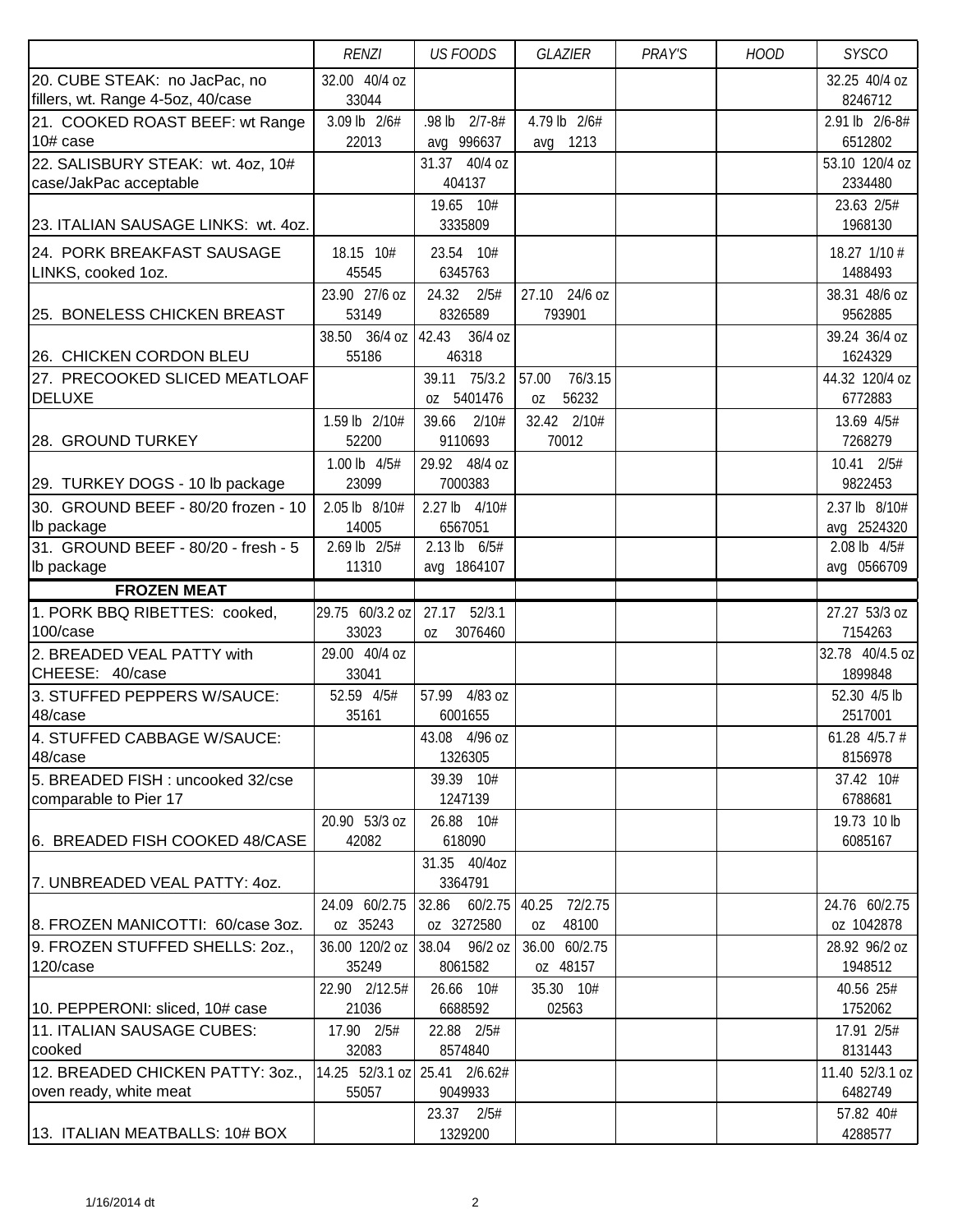|                                      | <b>RENZI</b>              | <b>US FOODS</b>           | GLAZIER                                                         | PRAY'S         | <b>HOOD</b> | <b>SYSCO</b>               |
|--------------------------------------|---------------------------|---------------------------|-----------------------------------------------------------------|----------------|-------------|----------------------------|
|                                      |                           | 25.37 4/2.5#              |                                                                 |                |             | 23.08 10#                  |
| 14. CUBED PORK                       |                           | 4356176                   |                                                                 |                |             | 1534262                    |
|                                      | 36.90 2/5#                | 39.31 2/5#                |                                                                 |                |             | 39.89 10#                  |
| 15. PULLED TURKEY                    | 52031                     | 7173594                   |                                                                 |                |             | 7497217                    |
|                                      | 15.00 2/5#                | 15.04 10#                 |                                                                 |                |             | 13.13 2/5#                 |
| 16. HOT DOGS                         | 22063                     | 1330109                   |                                                                 |                |             | 1073485                    |
| 17. BABY BACK RIBS                   | 3.85 16/2.25#<br>17113    | 132.90 30#<br>7050693     |                                                                 |                |             | 4.02 lb 30# avg<br>1496728 |
|                                      |                           | 25.27 10#                 |                                                                 |                |             | 17.91 160/1 oz             |
| 18. BREAKFAST TURKEY SAUSAGE         |                           | 4002358                   |                                                                 |                |             | 5393236                    |
|                                      | 81.00 4/10#               | 24.91 10#                 |                                                                 |                |             | 78.97 4/10#                |
| 19. UNBREADED FISH FILLETS 4 oz      | 10439                     | 5102751                   |                                                                 |                |             | 8085698                    |
|                                      | 22.00 12#                 | 36.12 10#                 |                                                                 |                |             | 17.67 10#                  |
| <b>20. BREAKFAST SAUSAGE PATTIES</b> | 45547                     | 3084589                   |                                                                 |                |             | 7131907                    |
|                                      |                           | 23.19 10#                 |                                                                 |                |             | 19.35 10#                  |
| 21. FISH NUGGETS 1 oz                |                           | 6365837                   |                                                                 |                |             | 2124709                    |
| 22. POLLOCK POTATO CRUNCH            | 34.00 160/1 oz            | 23.19 10#                 |                                                                 |                |             |                            |
| NUGGET 1 oz                          | 42100                     | 6365837                   |                                                                 |                |             |                            |
|                                      | 15.10 6/5#                | 25.88 6/5#                | 26.20 6/5#                                                      |                |             | 18.86 6/5#                 |
| 23. TATOR TOT 1 oz                   | 34197                     | 7068588                   | 65913                                                           |                |             | 0013553                    |
|                                      | 22.00 150/2.25            | 22.28 6/3.5#              |                                                                 |                |             | 16.07 6/3.5#               |
| 24. HASHBROWN 2.25 oz                | oz 34398                  | 4406609                   |                                                                 |                |             | 0393678                    |
| 25. PANCAKES - BUTTERMILK 1.2 oz     | 13.40 144/1.2<br>oz 46033 | 10.47 12/12 ct<br>5734553 |                                                                 |                |             | 10.15 144/1.2oz<br>0669200 |
|                                      |                           |                           |                                                                 |                |             |                            |
| 26. DICED TURKEY                     | 22.40 2/5#<br>10161       | 25.85 2/5#<br>7213879     | 31.56 10#<br>15100                                              |                |             | 22.83 2/5#<br>3054848      |
|                                      |                           | 24.75 10#                 |                                                                 |                |             | 19.97 10#                  |
| 27. BREADED FISH FILLETS 4 oz        |                           | 4469987                   |                                                                 |                |             | 1900737                    |
|                                      |                           | 53.02 54/5.3              |                                                                 |                |             | $\overline{36.18}$ 60/5 oz |
| 28. 5" ROUND PIZZA - individual      |                           | oz 1019520                |                                                                 |                |             | 1740216                    |
| <b>FISH</b>                          |                           |                           |                                                                 |                |             |                            |
|                                      |                           |                           | 56.00 6/66.5 oz   70.56 6/66.5   59.40 6/66.5 oz   54.80 6/66.5 |                |             | 60.53 6/66.5 oz            |
| 1. TUNA FISH: 4# can                 | 64025                     | oz 2010403                | 16003                                                           | 0Z             |             | 2742831                    |
|                                      |                           | 58.07 24/12 oz            | 64.80 24/12.25                                                  |                |             | 47.88 24/12 oz             |
| 2. TUNA FISH: 12 oz can              |                           | 2091072                   | oz 01164                                                        |                |             | 8524357                    |
| <b>EGGS</b>                          |                           |                           |                                                                 |                |             |                            |
|                                      | 42.00 25#                 | 45.70 25#                 | 38.19 20#                                                       |                |             | 29.87 2/10#                |
| 1. PEELED HARD COOKED: 20#           | 28108                     | 5723465                   | 20123                                                           | 25.75<br>20#   |             | 5826500                    |
|                                      | 40.00 15/2#               | 40.43 15/2#               | 39.85 15/2#                                                     |                |             | 46.17 15/2#                |
| 2. PASTEURIZED EGGS: 15/2#           | 27022                     | 882373<br>31.66 200/1     | 81350                                                           | 35.75 15/2#    |             | 6580932<br>30.35 200/1 oz  |
| 3. EGG PATTIES - frozen              |                           | oz 2365013                |                                                                 |                |             | 9546797                    |
| <b>PASTA</b>                         |                           |                           |                                                                 |                |             |                            |
|                                      | 11.49 20#                 | 2/10#<br>10.95            | 19.50 2/10#                                                     |                |             | 12.82 20#                  |
| 1. SPAGHETTI                         | 84072                     | 997692                    | 93663                                                           | 13.50 20/1#    |             | 8836647                    |
|                                      | 11.39 20#                 | 10.96 2/10#               | 21.25 2/10#                                                     |                |             | 12.82 20#                  |
| 2. ELBOW MACARONI                    | 84073                     | 993063                    | 41558                                                           | 13.50 20/1#    |             | 8644375                    |
|                                      | 11.39 20#                 | 12.43 2/10#               | 19.54 2/10#                                                     |                |             | 11.72 20#                  |
| 3. ZITI                              | 84074                     | 3327681                   | 55972                                                           | 20/1#<br>18.00 |             | 0819439                    |
|                                      | 8.20 10#                  | 14.86 2/10#               | 20.80 2/10#                                                     |                |             | 20.20 2/10#                |
| 4. SPIRALS: tricolored               | 84096                     | 2328805                   | 61825                                                           |                |             | 4862819                    |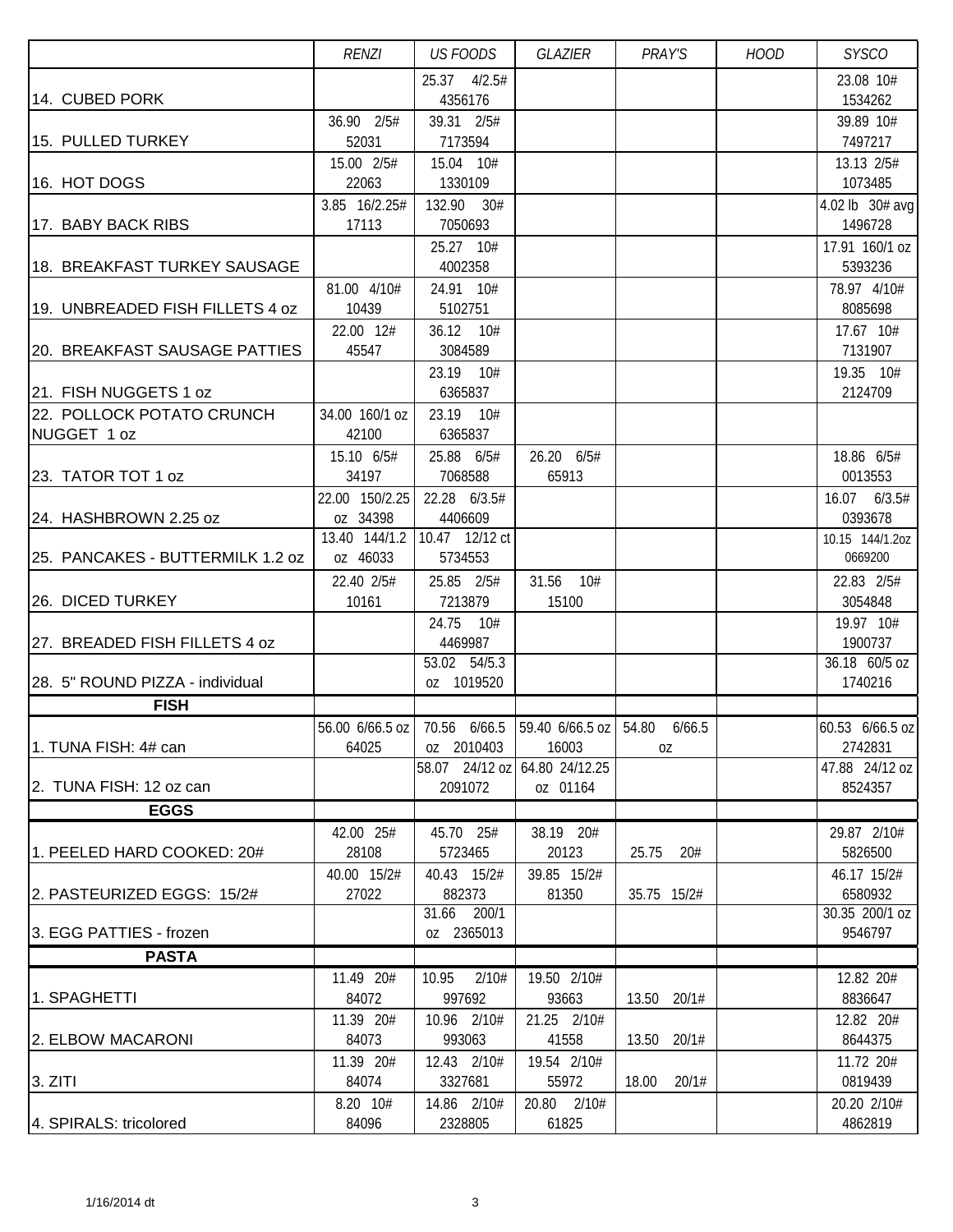|                                | <b>RENZI</b>               | <b>US FOODS</b>              | GLAZIER             | PRAY'S       | <b>HOOD</b> | <b>SYSCO</b>             |
|--------------------------------|----------------------------|------------------------------|---------------------|--------------|-------------|--------------------------|
|                                | 11.29 25#                  | 26.55 50#                    |                     |              |             | 10.96 25#                |
| 5. RICE: par boil              | 66014                      | 2328193                      |                     | 14.25<br>25# |             | 7905441                  |
|                                | 14.00 12/1#                | 12/1#<br>19.80               |                     |              |             | 12.55 10#                |
| 6. LASAGNA NOODLES             | 76879                      | 7988793                      |                     |              |             | 4933164                  |
|                                | 8.75 10#                   | 9.70 2/5#                    |                     |              |             | 9.66 10#                 |
| 7. EGG NOODLES                 | 84082<br>19.50 300/.65     | 7328651<br>23.29<br>136/1.23 |                     | 13.75 20/1#  |             | 0469104<br>12.96 220/.58 |
| 8. FROZEN RAVIOLI              | oz 86212                   | 8329120<br>0Z                |                     |              |             | oz 1314822               |
| <b>BAKING PRODUCTS</b>         |                            |                              |                     |              |             |                          |
|                                | 7.79 25#                   | 17.32<br>2/25#               | 24.70 2/25#         |              |             | 16.28 2/25#              |
| 1. FLOUR                       | 10881                      | 2330942                      | 1902                |              |             | 8379270                  |
|                                | 20.50 50#                  | 18.15<br>50#                 | 28.95 50#           |              |             | 25.31 50#                |
| 2. SUGAR, GRANULATED           | 68395                      | 8383283                      | 0013                | 20.50 50#    |             | 4782694                  |
|                                | 34.95 25#                  | 26.21<br>50#                 | 28.05 24/1#         |              |             | 27.80 50#                |
| 3. SUGAR, CONFECTIONERY        | 67007                      | 6418669                      | 5100                | 26.25 12/2#  |             | 1854918                  |
|                                | 32.95 50#                  | 26.79<br>50#                 |                     | 28.50 50#    |             | 32.97 50#                |
| 4. SUGAR, BROWN                | 67009                      | 2033744                      |                     | (light)      |             | 1854926                  |
|                                |                            | 36.37 50#                    |                     |              |             | 35.79 50#                |
| 5. SHORTENING                  |                            | 2880383                      |                     |              |             | 5440825                  |
|                                | 35.95 6/gal                | 36.13 6/gal                  | 37.39 6/gal         |              |             | 19.32 3/gal              |
| 6. VEGETABLE OIL               | 30088                      | 9328691                      | 10162               |              |             | 5191150                  |
|                                | 17.25 24/1#                | 17.92<br>24/1#               | 20.40 24/1#         |              |             | 18.22 24/1#              |
| 7. CORN STARCH                 | 91369                      | 4009908                      | 50530               |              |             | 4032991                  |
|                                | 17.05 24/1#                | 14.06 12/2#                  |                     |              |             | 11.66 12/24 oz           |
| 8. BAKING SODA                 | 68058                      | 1043975                      |                     |              |             | 4950598                  |
| 9. BAKING POWDER               |                            | 57.28<br>6/5#                | 10.90 5#            |              |             | 45.23 6/5#               |
|                                | 5.25 5# 68064<br>17.22 20# | 8004772                      | 84581<br>21.68 5/2# |              |             | 5517701<br>16.64 5/2#    |
| 10. COCONUT: unsweetened       | 10189                      |                              | 787                 |              |             | 4510921                  |
|                                | 42.75 25#                  | 54.49 25#                    |                     |              |             | 45.33 25#                |
| 11. SEMI-SWEET CHOCOLATE CHIPS | 92210                      | 5004940                      |                     |              |             | 5335732                  |
|                                |                            | 27.94 5#                     |                     |              |             | 38.53 3/2#               |
| 12. WALNUTS                    |                            | 2634442                      |                     |              |             | 4645404                  |
|                                | 38.50 6/5#                 | 44.88 6/5#                   | 52.50 6/5#          |              |             | 43.24 6/5#               |
| 13. PEANUT BUTTER              | 92542                      | 4327581                      | 333266              |              |             | 4009189                  |
|                                | 35.00 12/1.75#             | 49.04 6/55 oz                |                     |              |             | 54.37 6/48 oz            |
| 14. CHIX STUFFING MIX          | 65049                      | 5610605                      |                     |              |             | 1958016                  |
|                                |                            | 48.07 6/5#                   |                     |              |             | 48.61 6/5#               |
| 15. BRAN MUFFIN MIX            |                            | 7002314                      |                     |              |             | 4044020                  |
|                                |                            | 15.61 2000 ct                |                     |              |             |                          |
| 16. SALT SUBSTITUTE            |                            | 5007919                      |                     |              |             |                          |
|                                |                            |                              |                     |              |             |                          |
| 17. PEANUT BUTTER CHIPS        |                            |                              |                     |              |             |                          |
| <b>INDIVIDUAL CEREALS</b>      |                            |                              |                     |              |             |                          |
|                                | 18.95 96                   | 19.03 84 ct                  |                     |              |             | 16.28 84/1 oz            |
| 1. CHEERIOS - Individual       | 84160                      | 7874167                      |                     |              |             | 7001082                  |
|                                | 18.95 96                   | 17.53 84 ct                  |                     |              |             | 18.99 84/1 oz            |
| 2. CORN FLAKES - Individual    | 85009                      | 7863095                      |                     |              |             | 2430259                  |
|                                | 18.95 96                   | 19.64 84 ct                  |                     |              |             | 19.52 84/1 oz            |
| 3. RAISIN BRAN - Individual    | 84033                      | 7871007                      |                     |              |             | 7001080                  |
|                                | 29.50 96                   | 26.97 96 ct                  |                     |              |             | 25.78 96/5/8             |
| 4. SPECIAL K - Individual      | 84026                      | 7002074                      |                     |              |             | oz 4044699               |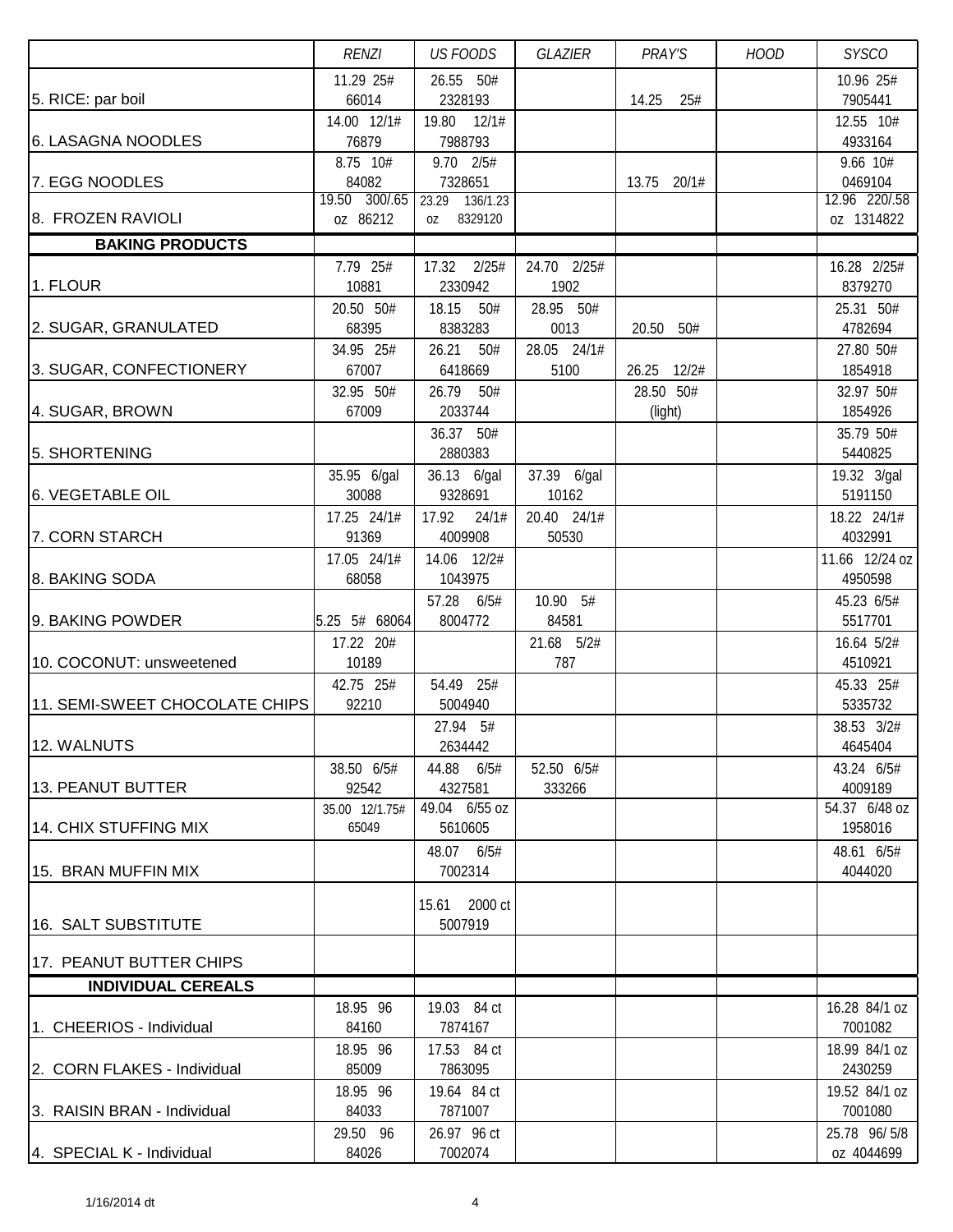|                                 | <b>RENZI</b>   | <b>US FOODS</b>                          | GLAZIER | PRAY'S | <b>HOOD</b> | <b>SYSCO</b>                    |
|---------------------------------|----------------|------------------------------------------|---------|--------|-------------|---------------------------------|
|                                 | 18.95 96       | 27.24 96/.625                            |         |        |             | 18.99 84/1 oz                   |
| 5. RICE CRISPIES - Individual   | 84062          | oz 6002075                               |         |        |             | 7001085                         |
|                                 |                | 22.00 12/28 oz 37.87 12/28 oz            |         |        |             | 20.87 12/28 oz                  |
| 6. CREAM OF WHEAT - Bulk        | 85523          | 8007551                                  |         |        |             | 8562639                         |
| 7. OATMEAL - Individual         | 85522          | 24.00 12/42 oz 31.05 12/42 oz<br>1004662 |         |        |             | 24.03 12/42 oz<br>8562621       |
|                                 |                | 26.31 70 ct                              |         |        |             | 27.94 70/1.2 oz                 |
| 8. SHREDDED WHEAT - Individual  |                | 3489432                                  |         |        |             | 6199269                         |
|                                 |                |                                          |         |        |             |                                 |
| 9. SHREDDED WHEAT - Bulk        |                |                                          |         |        |             |                                 |
|                                 |                |                                          |         |        |             |                                 |
| 10. CREAM OF WHEAT - Individual |                |                                          |         |        |             |                                 |
| 11. BRAN FLAKES - Individual    |                | 24.91 70 ct<br>8489403                   |         |        |             | 17.07 84/1 oz<br>7001093        |
| <b>DESSERT MIXES</b>            |                |                                          |         |        |             |                                 |
|                                 | 59.00 6/5#     |                                          |         |        |             |                                 |
| 1. BANANA NUT MUFFIN MIX        | 28008          |                                          |         |        |             |                                 |
|                                 | 27.00 6/5#     | 30.75 6/5#                               |         |        |             | 65.67 6/78 oz                   |
| 2. BLUEBERRY MUFFIN MIX         | 28424          | 7027170                                  |         |        |             | 4664504                         |
|                                 | 26.00 6/5#     | 27.34 6/5#                               |         |        |             | 31.96 6/5#                      |
| 3. BASIC MUFFIN MIX             | 28418          | 8117228                                  |         |        |             | 4947958                         |
|                                 | 23.90 6/5#     | 24.73 6/6#                               |         |        |             | 22.49 6/5#                      |
| 4. BROWNIE MIX                  | 28420          | 7316490                                  |         |        |             | 9031584                         |
| 5. ANGELFOOD CAKE               |                | 36.41 12/1#<br>9006636                   |         |        |             | 46.52 12/16 oz<br>4045621       |
|                                 |                | 60.01 6/5#                               |         |        |             |                                 |
| 6. SPICE CAKE MIX               |                | 20000180                                 |         |        |             |                                 |
|                                 |                |                                          |         |        |             | 2/11# 56.15                     |
| 7. READY TO SPREAD ICING: MUST  |                | $2/11#$ 49.26                            |         |        |             | choc fudge                      |
| BE SHELF STABLE CHOCOLATE &     |                | 1008267 / 45.44                          |         |        |             | 4158929 / 56.49                 |
| <b>VANILLA</b>                  |                | 1004290                                  |         |        |             | vanilla 4046124                 |
|                                 | 6/5# 24.25 yel |                                          |         |        |             | 6/5# 20.81 yel                  |
|                                 | 28423 / 21.95  | $6/5#$ 21.75<br>9316498 / 52.60          |         |        |             | 6530406 / 20.34<br>wh 6530422 / |
| 8. CAKE MIXES:                  | wh 28426 &     | 7429186 /21.75                           |         |        |             | 23.52 devils food               |
| Yellow/White/Chocolate          | choc 28427     | 8316499                                  |         |        |             | 6530372                         |
|                                 |                |                                          |         |        |             |                                 |
| 9. CARROT CAKE MIX              |                |                                          |         |        |             |                                 |
|                                 |                |                                          |         |        |             | 6/16 oz 22.70                   |
| 10. DIABETIC CAKE MIXES:        |                | $6/16$ oz 23.59                          |         |        |             | Van:6094528 /                   |
| Yellow/White/Chocolate          |                | 1154061 / 24.68<br>2154060               |         |        |             | 22.58<br>Choc:6094536           |
| 11. SMOOTH SPREAD ICING (add    |                |                                          |         |        |             | 62.44 6/5#                      |
| water)                          |                |                                          |         |        |             | 4046116                         |
|                                 |                | 149.88 6/3.75                            |         |        |             | 58.78 6/24 oz                   |
| 12. EGG CUSTARD - No Bake       |                | lb 6049928                               |         |        |             | 5586086                         |
|                                 |                |                                          |         |        |             | 63.93 6/4#                      |
| 13. CHEESECAKE                  |                |                                          |         |        |             | 1678481                         |
|                                 |                | 30.91 6/5#                               |         |        |             | 26.39 6/5#                      |
| 14. GINGERBREAD MIX             | 20.59 6/5#     | 1027192<br>28.55 6/5#                    |         |        |             | 8946451<br>19.30 6/5#           |
| 15. CORN MUFFIN MIX             | 28418          | 2052918                                  |         |        |             | 4906459                         |
| <b>COOKING PRODUCTS</b>         |                |                                          |         |        |             |                                 |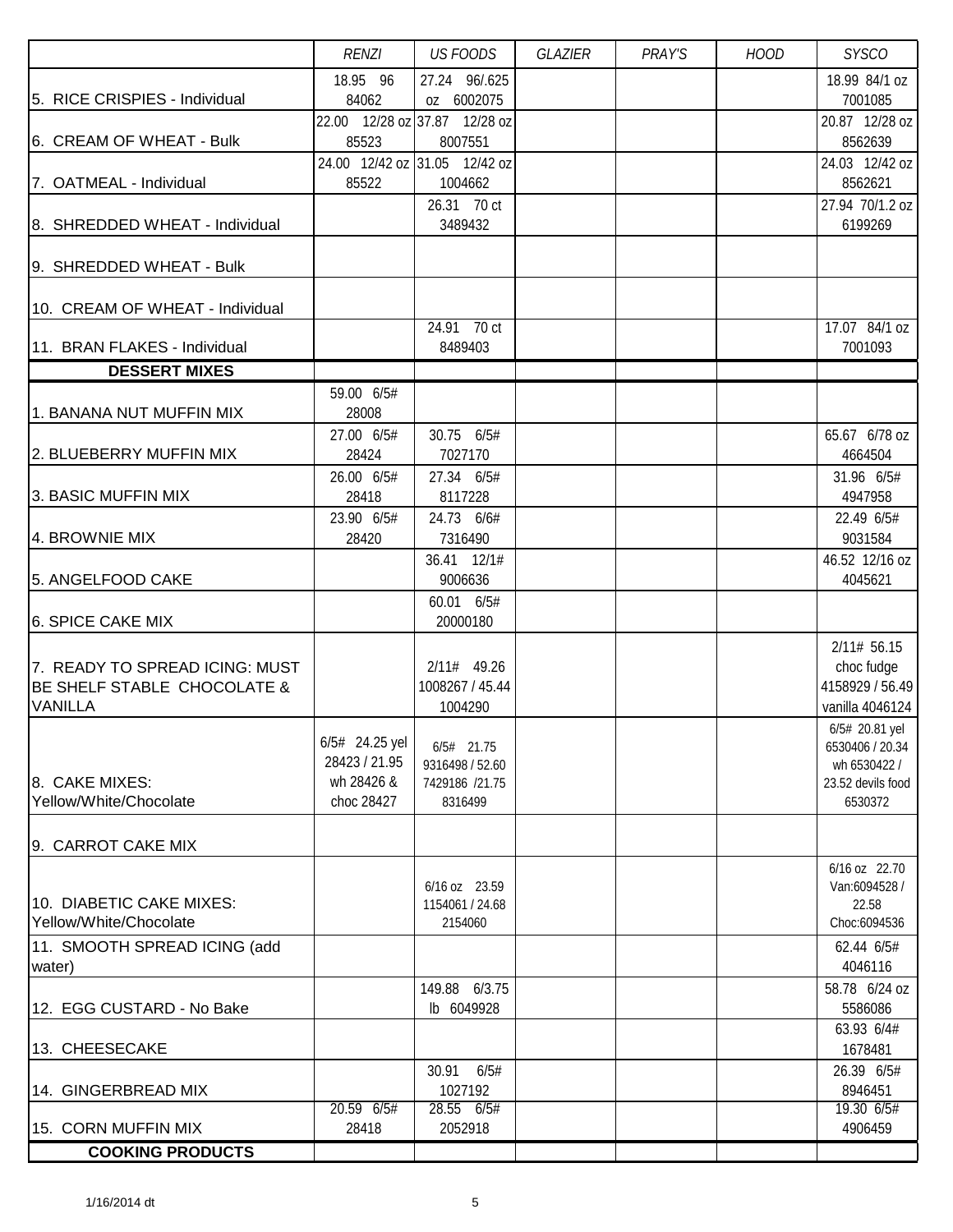|                                                               | <b>RENZI</b>         | <b>US FOODS</b>               | GLAZIER         | PRAY'S | <b>HOOD</b> | <b>SYSCO</b>                |
|---------------------------------------------------------------|----------------------|-------------------------------|-----------------|--------|-------------|-----------------------------|
|                                                               | 53.00 12/1#          | 36.60 6/1#                    | 73.85 12/1#     |        |             | 59.15 12/1 lb               |
| 1. BEEF SOUP BASE LOW SODIUM                                  | 57716                | 1120393                       | 75851           |        |             | 2995439                     |
| 2. CHICKEN SOUP BASE LOW                                      | 41.00 12/1#          | 36.01 6/1#                    | 72.40 12/1#     |        |             | 41.27 12/12 oz              |
| <b>SODIUM</b>                                                 | 57715                | 8120388                       | 75850           |        |             | 5199039                     |
| 3. SOY SAUCE LOW SODIUM                                       | 49.00 5 gal<br>91541 | 38.22 6/5 gal<br>5018395      |                 |        |             | 37.54 6/.5 gal<br>4897641   |
|                                                               | 34.00 8/1#           | 17.27 6/11.3                  | 27.88 6/11.3    |        |             | 18.53 6/11.3 oz             |
| 4. PORK GRAVY MIX                                             | 57709                | oz 5603410                    | oz 94551        |        |             | 9829748                     |
|                                                               | 17.50 8/15 oz        | 15.79 6/11.3                  | 28.19 6/11.3 oz |        |             | 19.20 6/11.3 oz             |
| 5. TURKEY GRAVY MIX                                           | 28430                | oz 5601752                    | 94546           |        |             | 9829557                     |
|                                                               |                      | 54.00 6/105 oz 64.36 6/105 oz |                 |        |             | 59.62 6/10#                 |
| 6. SAUSAGE GRAVY                                              | 10625                | 1005586                       |                 |        |             | 4958542                     |
|                                                               |                      | 26.80 4/gal                   | 32.40 4/gal     |        |             | 21.17 4/gal                 |
| 7. WORCESTERSHIRE SAUCE                                       |                      | 1012723                       | 41470           |        |             | 4007894                     |
|                                                               | 22.95 6/5#           | 22.83 6/5#                    |                 |        |             | 18.56 6/5#                  |
| 8. PANCAKE MIX                                                | 28111                | 4949194                       |                 |        |             | 5301643                     |
| 9. BISQUICK MIX                                               | 21.95 6/5#<br>28237  | 38.06 6/5#<br>6002315         |                 |        |             | 18.92 6/5#<br>8463895       |
| 10. INSTANT BROTH & SEASONING -                               |                      | 31.89 6/50                    |                 |        |             |                             |
| <b>BEEF</b>                                                   |                      | 6300743                       |                 |        |             |                             |
| 11. INSTANT BROTH & SEASONING -                               |                      | 31.89 6/50                    |                 |        |             |                             |
| <b>CHICKEN</b>                                                |                      | 8008336                       |                 |        |             |                             |
|                                                               |                      | 25.95 12/48 oz 23.69 12/49 oz |                 |        |             | 24.24 12/49 oz              |
| 12. BEEF BROTH                                                | 36575                | 871657                        |                 |        |             | 5568233                     |
|                                                               |                      | 27.50 12/49 oz                |                 |        |             | 37.44 12/5#                 |
| 13. CHICKEN GRAVEY                                            |                      | 82594                         |                 |        |             | 4220364                     |
|                                                               |                      | 25.95 12/48 oz 22.66 12/49 oz |                 |        |             | 22.91 12/49 oz              |
| 14. CHICKEN BROTH                                             | 36580                | 871665                        |                 |        |             | 5568241                     |
| 15. THICK-IT INSTANT HEALTHCARE<br><b>FOOD THICKENER - PC</b> |                      | 50.35 200/15<br>gr 76737      |                 |        |             | 12.87 100/6.5<br>gm 0101758 |
| 16. THICK-IT INSTANT HEALTHCARE                               |                      | 81.19 25#                     |                 |        |             | 60.05 25#                   |
| <b>FOOD THICKENER - Bulk</b>                                  |                      | 8199564                       |                 |        |             | 0102194                     |
| <b>SALAD DRESSINGS</b>                                        |                      |                               |                 |        |             |                             |
|                                                               | 30.10 4/gal          | 39.85 4/gal                   |                 |        |             | 31.85 4/gal                 |
| 1. SALAD DRESSING Low Fat Ranch                               | 56297 lite           | 43554                         |                 |        |             | 4086575                     |
|                                                               |                      |                               |                 |        |             | 20.67 4/gal                 |
| 2. SALAD DRESSING Low Fat French                              |                      |                               |                 |        |             | 4086567                     |
| 3. SALAD DRESSING Low Fat                                     |                      |                               |                 |        |             |                             |
| <b>Thousand Island</b><br>4. SALAD DRESSING Low Fat Golden    | 25.95<br>$4$ /gal    | 21.37 4/gal                   |                 |        |             | 24.95 4/gal                 |
| Italian                                                       | 56025                | 8328924                       |                 |        |             | 4488946                     |
| <b>SPICES</b>                                                 |                      |                               |                 |        |             |                             |
|                                                               | 12.00 4/5#           | 4.80 24 oz                    | 5.60 16 oz      |        |             | 11.12 5#                    |
| 1. GARLIC 1.5#                                                | 29135                | 760264                        | 432 (powder)    |        |             | 6713507                     |
|                                                               | 69.00 12/16 oz       | 6.11 18 oz                    | 9.40 16 oz      |        |             | 50.56 6/18 oz               |
| 2. PEPPER $1#$                                                | 68535                | 9501156                       | 472             |        |             | 6639827                     |
|                                                               | 35.90 6/1.75 lb      |                               | 4.85 6.5 oz     |        |             | 12.76 5#                    |
| 3. BASIL LEAVES 5.5 oz                                        | 68519                |                               | 402             |        |             | 5421318                     |
|                                                               | 26.50 6/1 oz         |                               | 4.99 1.5 oz     |        |             | 26.87 6/1.35 oz             |
| 4. CHIVES, DRIED 1.12 oz                                      | 68086                |                               | 418             |        |             | 5913694                     |
|                                                               | 48.00 6/10 oz        |                               | 10.25 10 oz     |        |             | 30.74 3/10 oz               |
| 5. PARSLEY FLAKES 11 oz                                       | 68252                |                               | 468             |        |             | 5229265                     |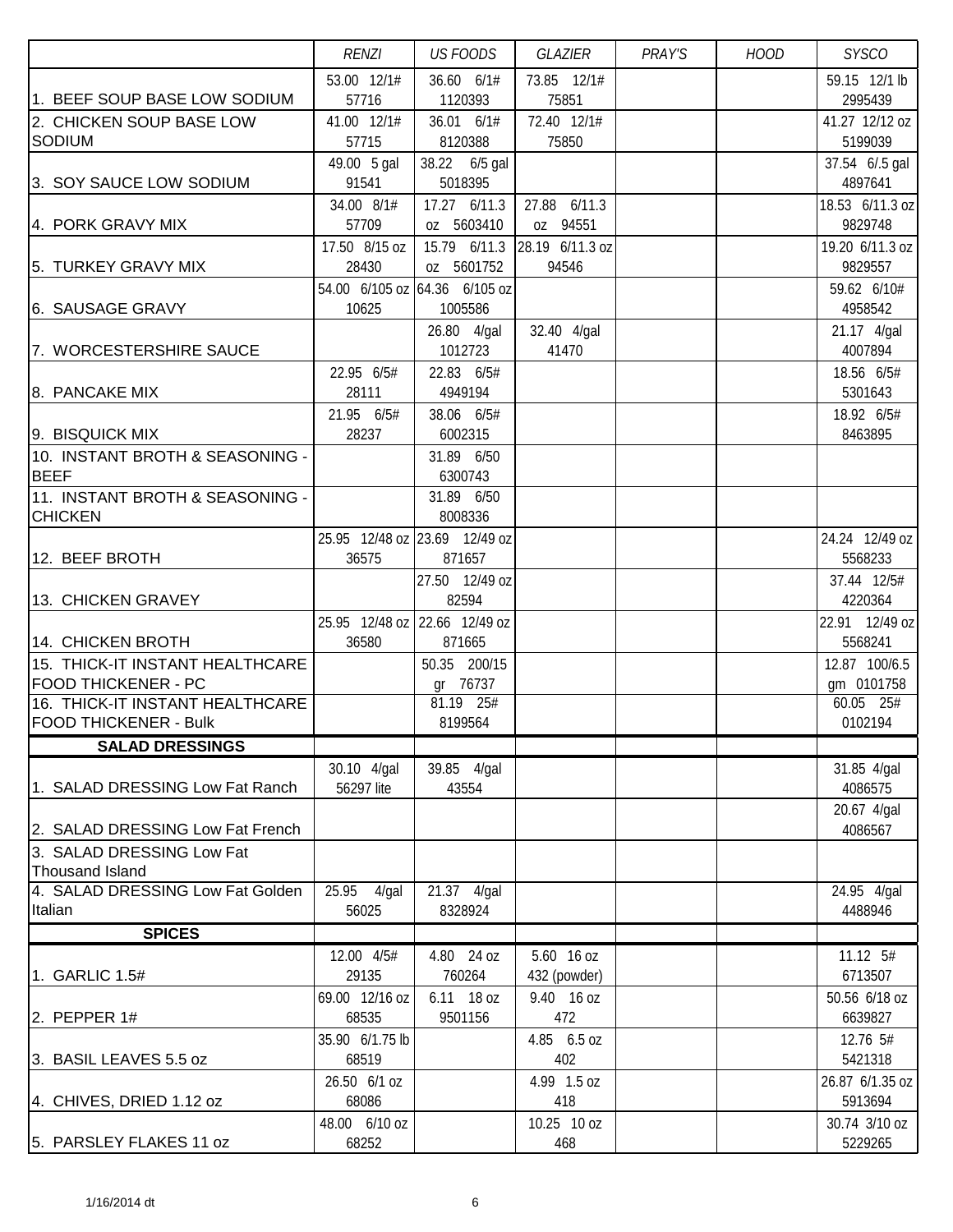|                                                     | <b>RENZI</b>                 | <b>US FOODS</b>               | <b>GLAZIER</b> | PRAY'S | <b>HOOD</b> | <b>SYSCO</b>             |
|-----------------------------------------------------|------------------------------|-------------------------------|----------------|--------|-------------|--------------------------|
|                                                     | 52.95 4/5#                   | 14.54 3.5 lb                  |                |        |             | 38.17 6/2#               |
| 6. ONIONS 3# dehydrated                             | 29130                        | 6820492                       |                |        |             | 5865498                  |
|                                                     |                              |                               | 5.39 14.5 oz   |        |             | 40.90 6/12 oz            |
| 7. POULTRY SEASONING 10 oz                          |                              |                               | 486            |        |             | 5229562                  |
|                                                     |                              | 43.95 12/18 oz 21.38 12/20 oz | 7.52 18 oz     |        |             | 33.82 6/20 oz            |
| 8. CHILI POWDER                                     | 68521                        | 275917<br>33.32 500 ct        | 416            |        |             | 9806498<br>14.48 300/.3  |
| 9. MRS. DASH SALT SUBSTITUTE                        |                              | 8870750                       |                |        |             | oz 1116052               |
| <b>SOUP</b>                                         |                              |                               |                |        |             |                          |
|                                                     |                              | 42.90 12/49.5                 |                |        |             |                          |
| 1. CR MUSHROOM LO-SO #5 CAN                         |                              | oz 7007941                    |                |        |             |                          |
|                                                     |                              | 34.50 12/50 oz 37.05 12/50 oz |                |        |             | 33.01 12/50oz            |
| 2. TOMATO LO-SO #5 CAN                              | 11891                        | 1005149                       |                |        |             | 4146445                  |
|                                                     |                              | 17.95 24/7.5 oz 16.98 24/7.25 |                |        |             | 17.50 24/7.25            |
| 3. CHICKEN NOODLE LO-SO                             | 76569                        | oz 4007951                    |                |        |             | oz 4104469               |
|                                                     | 19.00 24/7.5                 | 18.74 24/7.25                 |                |        |             |                          |
| 4. VEGETABLE LO-SO                                  | oz 36977                     | oz 8007957                    |                |        |             |                          |
|                                                     |                              | 16.05 24/7.5 oz 15.82 24/7.25 |                |        |             | 15.57 24/7.25            |
| 5. TOMATO LO-SO                                     | 36994                        | oz 7007958                    |                |        |             | oz 4013066               |
|                                                     |                              |                               |                |        |             |                          |
| 6. CREAM OF CHICKEN SOUP                            |                              |                               |                |        |             |                          |
|                                                     |                              |                               |                |        |             |                          |
|                                                     |                              |                               |                |        |             | 17.08 24/7.25            |
| 7. CREAM OF MUSHROOM SOUP<br><b>FROZEN DESSERTS</b> |                              |                               |                |        |             | oz 4013041               |
|                                                     |                              |                               |                |        |             |                          |
| 1. APPLE PIE RAW                                    | 24.59 6/46 oz                | 21.88<br>6/46 oz              |                |        |             | 22.17 6/46 oz            |
|                                                     | 50132                        | 4568846                       |                |        |             | 1972744                  |
| 2. APPLE PIE BAKED                                  | 31.00 6/38 oz<br>50134       |                               |                |        |             | 26.14 6/48 oz<br>9787748 |
|                                                     |                              | 34.07 6/46 oz                 |                |        |             | 35.09 4/49 oz            |
| 3. APPLE PIE SUGAR FREE                             |                              | 1164151                       |                |        |             | 1647940                  |
|                                                     | 34.00 6/46 oz                | 49.33 6/47 oz                 |                |        |             | 28.58 6/46 oz            |
| 4. CHERRY PIE RAW                                   | 50143                        | 7012966                       |                |        |             | 1972702                  |
|                                                     |                              | 48.27 6/46 oz                 |                |        |             |                          |
| 5. DIET SUGAR FREE CHERRY PIE                       |                              | 8164147                       |                |        |             |                          |
|                                                     | 32.10 6/46 oz                | 33.89 6/46 oz                 |                |        |             | 32.12 6/46 oz            |
| 6. BLUEBERRY PIE RAW                                | 50144                        | 4571121                       |                |        |             | 1972728                  |
| 7. DIET SUGAR FREE BLUEBERRY                        |                              | 6/46 oz<br>45.90              |                |        |             |                          |
| <b>PIE</b>                                          |                              | 2164150                       |                |        |             |                          |
|                                                     |                              |                               |                |        |             | 6/27 oz 26.96            |
|                                                     |                              | 6/27 oz 28.58                 |                |        |             | choc: 9789686 /          |
|                                                     | 6/27 oz 28.50                | 4037222 Choc /                |                |        |             | 26.08                    |
|                                                     | choc 50120 /<br>bana 50131 / | 26.96 1037225<br>Bana / 29.21 |                |        |             | bana: 9788936 /<br>26.14 |
| 8. CREAM PIES:                                      | cocon 50135                  | 2184315 cocn                  |                |        |             | cocon: 9809294           |
|                                                     |                              | 39.82 6/48 oz                 |                |        |             | 33.61 6/48 oz            |
| 9. FRUIT OF THE FOREST PIE                          |                              | 7145782                       |                |        |             | 9785601                  |
|                                                     | 34.00 6/46 oz                | 32.13 6/43 oz                 |                |        |             | 27.70 6/46 oz            |
| 10. STRAWBERRY RHUBARB PIE                          | 50142                        | 4983342                       |                |        |             | 9785312                  |
| 11. CARROT CAKE premade, 3                          | 51.00 4/10"                  | 62.55 4/96 oz                 |                |        |             | 72.78 4/96 oz            |
| sheets/box                                          | 50010                        | 2029734                       |                |        |             | 1014521                  |
| 12. OATMEAL COOKIES - ready to                      |                              |                               |                |        |             | 39.87 320/1 oz           |
| bake                                                |                              |                               |                |        |             | 7040538                  |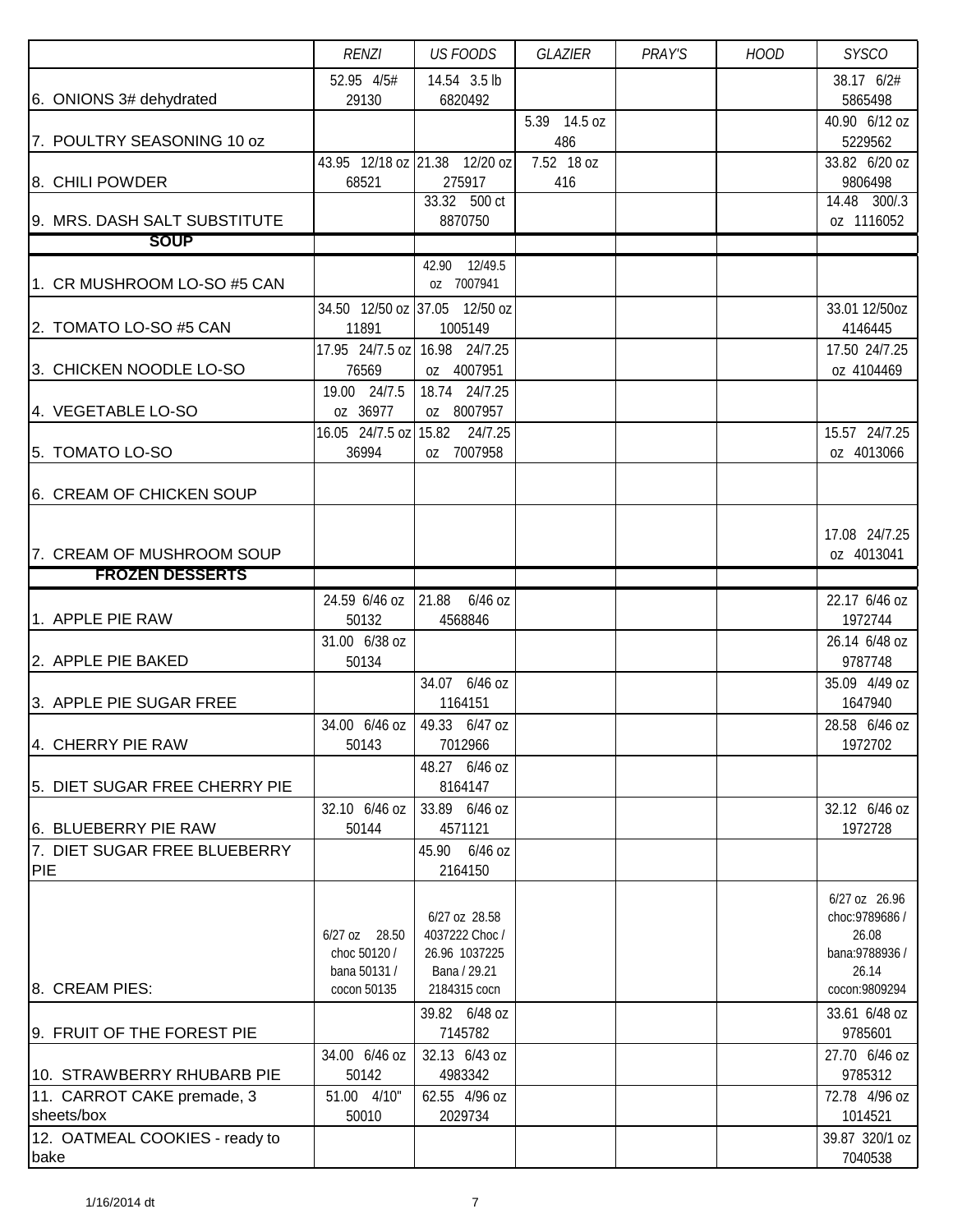|                                    | <b>RENZI</b>                 | <b>US FOODS</b>                              | GLAZIER       | PRAY'S        | <b>HOOD</b> | <b>SYSCO</b>               |
|------------------------------------|------------------------------|----------------------------------------------|---------------|---------------|-------------|----------------------------|
|                                    | 36.00 6/36 oz                | 26.94 4/46 oz                                |               |               |             | 29.37 6/36 oz              |
| 13. LEMON PIE                      | 50137                        | 9260779                                      |               |               |             | 9788522                    |
|                                    | 31.00 6/33 oz                | 31.35 6/33 oz                                |               |               |             | 31.19 6/33 oz              |
| 14. BOSTON CREAM PIE               | 50136                        | 4571899                                      |               |               |             | 1972090                    |
| 15. DIABETIC COOKIES - ready to    |                              | 21.29 5#                                     |               |               |             | 32.98 200/.75              |
| bake                               |                              | 186635                                       |               |               |             | oz 5754403                 |
|                                    | 5.35 24/4 oz                 | 9.88 48/4 oz                                 | 17.40 48/4 oz |               |             | 21.48 96/4 oz              |
| 16. VANILLA ICE CREAM - individual | 71011                        | 766907                                       | 90901         |               |             | 2220200                    |
| 17. CHOCOLATE ICE CREAM -          | 5.35 24/4 oz                 | 9.87 48/4 oz                                 | 17.40 48/4 oz |               |             | 21.48 96/4 oz              |
| individual                         | 71012                        | 766899                                       | 90902         |               |             | 2220226                    |
| 18. NSA VANILLA ICE CREAM -        | 5.59 24/4 oz                 | 11.76 48/4 oz                                | 17.40 48/4 oz |               |             | 5.43 24/4 oz               |
| individual                         | 71009                        | 2713725                                      | 90975         |               |             | 2376770                    |
| 19. NSA CHOCOLATE ICE CREAM -      | 5.59 24/4 oz                 | 16.38 48/4 oz                                |               |               |             | 5.43 24/4 oz               |
| individual                         | 71002                        | 434597                                       |               |               |             | 7769383                    |
| <b>JUICES</b>                      |                              |                                              |               |               |             |                            |
|                                    | 23.95 12/46 oz               | 12.59 8/64 oz                                |               |               |             | 28.18 12/46 oz             |
| 1. ORANGE                          | 47057                        | 285189                                       |               | 24.00 8/46 oz |             | 6050124                    |
|                                    |                              | 25.00 12/46 oz 27.14 12/46 oz                |               |               |             | 21.20 12/46 oz             |
| 2. PINEAPPLE                       | 47058                        | 3327749                                      |               | 18.90 8/46 oz |             | 5748827                    |
|                                    |                              | 19.95 12/46 oz   14.11 12/46 oz              |               |               |             |                            |
| 3. APPLE                           | 47050                        | 5327762                                      |               | 16.05 8/46 oz |             |                            |
|                                    |                              | 14.75 12/46 oz 14.20 12/46 oz                |               |               |             | 12.37 12/46 oz             |
| 4. TOMATO                          | 47060                        | 5327788                                      |               | 12.75 8/46 oz |             | 4081584                    |
|                                    |                              | 25.95 12/46 oz 25.32 12/46 oz                |               |               |             |                            |
| 5. CRANBERRY                       | 47052                        | 3327871                                      |               |               |             |                            |
|                                    | 21.00 48/5.5 oz 21.06 48/5.5 |                                              |               |               |             | 21.01 48/5.5 oz            |
| 6. V-8 EZO LO SO, low sodium       | 47331                        | oz 7020548                                   |               |               |             | 5142187                    |
|                                    | 16.60 48/5.5 oz 13.68 48/5.5 |                                              |               |               |             | 16.67 48/5.5 oz            |
| 7. ORANGE JUICE EZO                | 47049                        | oz 285379                                    |               |               |             | 4164018                    |
|                                    |                              | 16.60 48/5.5 oz 18.37 48/5.5                 |               |               |             | 16.65 48/5.5 oz            |
| 8. CRANBERRY EZO                   | 47345                        | oz 5002415                                   |               |               |             | 4164364                    |
| 9. GRAPEFRUIT EZO                  | 47047                        | 17.90 48/5.5 oz   13.55 48/5.5<br>oz 3470119 |               |               |             | 15.51 48/5.5 oz<br>4164026 |
|                                    | 16.95 48/60Z                 | 15.46 48/6 oz                                |               |               |             | 17.00 48/6 oz              |
| 10. PINEAPPLE EZO                  | 47048                        | 9021866                                      |               |               |             | 4121950                    |
|                                    |                              | 16.65 48/5.5 oz 12.65 48/4 oz                |               |               |             | 16.65 48/5.5 oz            |
| 11. APPLE EZO                      | 47046                        | 2008530                                      |               |               |             | 4164034                    |
|                                    |                              | 28.74 12/46 oz                               |               |               |             | 23.62 12/46 oz             |
| 12. GRAPE JUICE                    |                              | 5327887                                      |               |               |             | 0475465                    |
|                                    |                              |                                              |               |               |             | 17.79 48/5.5 oz            |
| 13. PC GRAPE JUICE 5.5 oz          |                              |                                              |               |               |             | 4164497                    |
|                                    |                              | 13.37 12/46 oz                               |               |               |             | 14.10 48/6 oz              |
| 14. EZO TOMATOE JUICE              |                              | 3327400                                      |               |               |             | 5161658                    |
|                                    |                              |                                              |               |               |             |                            |
| 15. NO SUGAR JUICE - APPLE         |                              |                                              |               |               |             |                            |
|                                    |                              |                                              |               |               |             |                            |
| 16. NO SUGAR JUICE - ORANGE        |                              |                                              |               |               |             |                            |
|                                    |                              |                                              |               |               |             |                            |
| 17. NO SUGAR JUICE - GRAPE         |                              |                                              |               |               |             |                            |
|                                    |                              |                                              |               |               |             |                            |
| 18. NO SUGAR JUICE - PINEAPPLE     |                              |                                              |               |               |             |                            |
| <b>BULK PRODUCTS</b>               |                              |                                              |               |               |             |                            |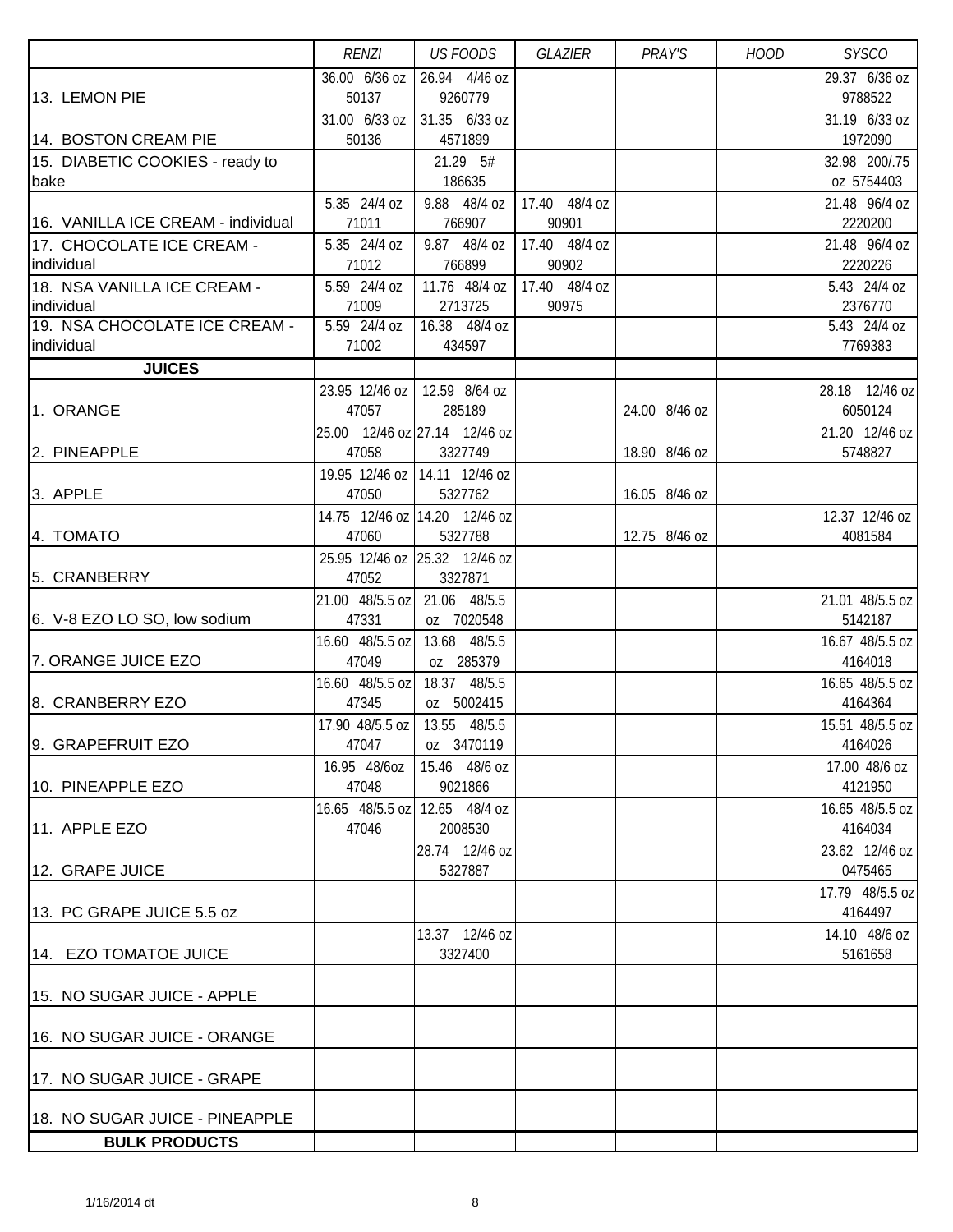|                                    | <b>RENZI</b>  | <b>US FOODS</b> | GLAZIER     | PRAY'S         | <b>HOOD</b> | <b>SYSCO</b>   |
|------------------------------------|---------------|-----------------|-------------|----------------|-------------|----------------|
|                                    | 18.65 6/10#   | 19.95 6/10#     | 24.69 6/10# |                |             | 19.81 6/10#    |
| 1. TOMATO CATSUP                   | 57106         | 4329975         | 20721       | 21.80<br>6/10# |             | 4005989        |
|                                    | 17.19 6/10#   | 21.94 6/10#     | 29.48 6/10# |                |             | 17.40 6/10#    |
| 2. SLICED BEETS                    | 62064         | 8330094         | 10419       | 19.55<br>6/10# |             | 0173740        |
|                                    | 21.95 6/10#   | 17.30 6/10#     | 31.09 6/10# |                |             | 17.06 6/10#    |
| 3. DICED BEETS                     | 62067         | 6329270         | 3245        |                |             | 4109328        |
| 4. SPAGHETTI SAUCE, comparable to  | 19.59 6/10#   | 29.78 6/10#     | 29.20 6/10# |                |             | 15.90 6/10#    |
| Angela Mia                         | 57336         | 9008475         | 50130       | 22.25<br>6/10# |             | 4189361        |
|                                    | 27.00 6/10#   |                 |             |                |             | 28.21 6/10#    |
|                                    | 60095 red &   |                 |             |                |             | 4189247 red &  |
| 5. GREEN PEPPERS                   | green         |                 |             |                |             | green strips   |
|                                    | 37.69 6/10#   | 55.92 6/10#     |             |                |             |                |
| 6. RED PEPPERS                     | 59000         | 6330641         |             | 32.50 6/10#    |             |                |
|                                    | 37.19 6/10#   | 40.74 6/10#     | 46.35 6/10# |                |             | 36.36 6/10#    |
| 7. MUSHROOMS                       | 68025         | 6862668         | 30053       | 40.70 6/10#    |             | 5072137        |
|                                    | 20.95 6/10#   | 18.17 6/10#     |             |                |             | 18.66 6/10#    |
| 8. NORTHERN BEAN                   | 62032         | 4330130         |             | 20.80 6/10#    |             | 4062360        |
|                                    | 36.95 6/10#   | 38.33 6/5#      |             |                |             | 31.25 6/3.55#  |
| 9. POTATO PEARL Vitamin C Enriched | 34139         | 8552663         |             |                |             | 4675138        |
|                                    | 21.95 6/10#   | 19.27 6/10#     | 27.22 6/10# |                |             | 18.51 6/10#    |
| 10. STEWED TOMATO Grade A          | 57015         | 9330176         | 50148       |                |             | 5096474        |
|                                    | 29.95 6/10#   | 33.50 6/10#     | 40.08 6/10# |                |             | 28.47 6/10#    |
| 11. TOMATO PASTE Grade A           | 57035         | 2329431         | 50136       | 32.25<br>6/10# |             | 4030664        |
| 12. SWEET POTATOES, syrup Grade    | 28.00 6/10#   | 33.17 6/10#     |             |                |             | 28.47 6/10#    |
| A                                  | 92369         | 7326499         |             |                |             | 4114625        |
|                                    | 17.00 6/10#   | 28.12 6/10#     | 25.30 6/10# |                |             | 16.16 6/10#    |
| 13. PIZZA SAUCE Grade A            | 57051         | 7520950         | 6167        | 24.25<br>6/10# |             | 4189387        |
|                                    | 23.00 6/10#   | 28.87 6/10#     |             |                |             | 24.24 6/10#    |
| 14. POTATOES DICED                 | 62084         | 3330040         |             | 24.15 6/10#    |             | 4108866        |
|                                    | 18.95 6/10#   | 21.30 6/10#     | 22.23 6/10# |                |             | 16.17 6/10#    |
| 15. TOMATO SAUCE                   | 57055         | 3328168         | 50138       |                |             | 4001921        |
| 16. FRESH VAC PACKED DICED         |               |                 |             |                |             | 14.61 2/10#    |
| <b>POTATOES</b>                    |               |                 |             |                |             | 2598159        |
|                                    | 39.00 4/gal   | 25.42 4/gal     |             |                |             | 17.31 4/gal    |
| 17. CANNONBALL BBQ SAUCE           | 57112         | 3632643         |             |                |             | 8902134        |
|                                    | 65.00 6/10#   | 64.23 6/108 oz  | 87.30 6/10# |                |             | 67.47 6/10#    |
| 18. CANNED BEEF STEW               | 66067         | 8327165         | 490         |                |             | 4067039        |
|                                    | 25.00 6/10#   | 25.89 6/10#     | 32.52 6/10# |                |             | 19.35 6/10#    |
| 19. CANNED CREAM STYLE CORN        | 62035         | 8330086         | 10593       |                |             | 0582106        |
|                                    |               | 21.58 6/10#     | 28.60 6/10# |                |             | 23.58 6/10     |
| 20. CANNED CHILI SAUCE             |               | 9328543         | 50137       |                |             | 5096490        |
|                                    | 17.29 6/10#   | 18.26 6/10#     | 27.70 6/10# |                |             | 17.44 6/10#    |
| 21. CANNED GREEN BEANS             | 62017         | 4330270         | 7259        |                |             | 0682486        |
|                                    | 20.00 6/10#   | 17.78 6/10#     | 32.66 6/10# |                |             | 20.13 6/10#    |
| 22. CANNED WAX BEANS               | 62012         | 6330260         | 3372        |                |             | 4935854        |
|                                    | 20.49 6/10#   | 19.48 6/10#     | 27.95 6/10# |                |             | 21.53 6/10#    |
| 23. CANNED KIDNEY BEANS            | 62026         | 2329183         | 10159       |                |             | 6275018        |
|                                    | 29.95 12/50oz | 31.04 12/5#     |             |                |             | 23.91 12/50 oz |
| 24. BROWN GRAVEY                   | 28159         | 3007150         |             |                |             | 4184727        |
|                                    |               | 17.55 6/10#     |             |                |             | 17.55 6/10#    |
| 25. PINTO BEANS                    |               | 6332332         |             |                |             | 3362274        |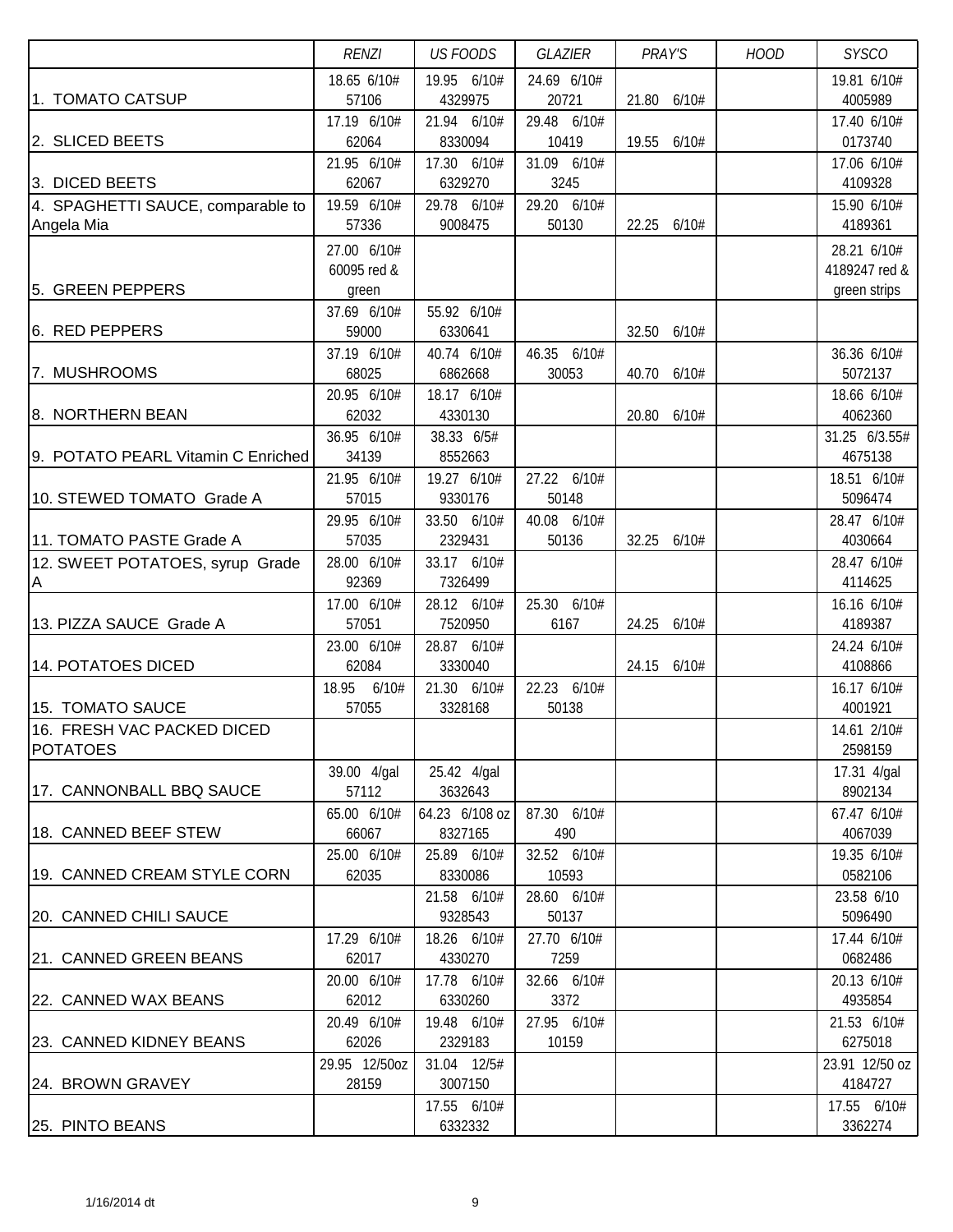|                                                          | <b>RENZI</b>                          | <b>US FOODS</b>                  | GLAZIER               | PRAY'S         | <b>HOOD</b> | <b>SYSCO</b>                           |
|----------------------------------------------------------|---------------------------------------|----------------------------------|-----------------------|----------------|-------------|----------------------------------------|
| 26. LOW FAT MAYONNAISE                                   | 20.95 4/gal<br>56204                  | 22.67 4/gal<br>5328323           |                       |                |             | 26.63 4/gal<br>6912735                 |
| 27. COLE SLAW DRESSING                                   | 36.50 4/gal<br>56090                  | 26.27 4/gal<br>1328608           | 52.45 4/gal<br>64382  |                |             | 32.80 4/gal<br>4002499                 |
|                                                          | 25.00 6/5#                            | 32.66 6/5#                       |                       |                |             | 15.64 2/7.5#                           |
| 28. ITALIAN BREADCRUMBS                                  | 29131                                 | 6294458                          |                       |                |             | 6885430                                |
| 29. POTATO - SLICED - DEHYRATED                          | 43.75 4/5#<br>34138<br>46.00 12/20.35 | 41.73 6/2.25#                    |                       |                |             | 44.38 4/5#<br>4003091<br>35.09 6/2.25# |
| 30. POTATO - SCALLOPED 20.35 oz                          | oz 34165                              | 7329055                          |                       |                |             | 7489378                                |
| <b>FRUITS</b>                                            |                                       |                                  |                       |                |             |                                        |
| 1. APPLESAUCE Unsweetened, Grade<br>ΙA                   | 20.55 6/10#<br>65045                  | 29.55 6/10#<br>6328363           | 33.99 6/10#<br>0338   | 20.80 6/10#    |             | 27.85 6/10#<br>7302151                 |
|                                                          | 22.00 72/4 oz                         | 24.53 72/4 oz<br>5303086         |                       |                |             | 19.24 72/4 oz                          |
| 2. PC APPLESAUCE, 40Z<br>3. CRANBERRY SAUCE Whole, Grade | 88710                                 | 44.14 6/10#                      |                       |                |             | 6818579<br>44.16 6/10#                 |
| A                                                        |                                       | 6002349                          |                       |                |             | 5729983                                |
| 4. CRANBERRY SAUCE, Jellied, Grade                       | 42.00 6/10#                           | 25.74 6/10#                      |                       |                |             | 34.79 6/101 oz                         |
| A                                                        | 64050                                 | 2328490                          |                       |                |             | 4608907                                |
|                                                          | 27.00 6/10#                           | 37.81 6/10#                      | 37.25 6/10#           |                |             | 30.03 6/10#                            |
| 5. FRUIT COCKTAIL                                        | 63101                                 | 8228116                          | 6450                  | 33.80 6/10#    |             | 4503124                                |
| 6. PEACHES yellow, light cling halves,                   | 28.50 6/10#                           |                                  |                       |                |             | 28.65 6/10#                            |
| <b>Grade A</b>                                           | 63043 sliced<br>28.50 6/10#           | 33.41 6/10#                      |                       |                |             | 4331914<br>31.26 6/10#                 |
| 7. PEACHES sliced, light Grade A                         | 63043                                 | 6367866                          |                       | 33.28<br>6/10# |             | 4218996                                |
|                                                          | 27.95 6/10#                           |                                  |                       |                |             | 31.24 6/10#                            |
| 8. PEARS halves, light Grade A                           | 64011                                 |                                  |                       |                |             | 4261889                                |
|                                                          | 26.50 6/10#                           | 39.37 6/10#                      |                       |                |             | 26.54 6/10#                            |
| 9. PEARS pieces, light Grade A                           | 64012                                 | 4328159                          |                       |                |             | 6109981                                |
| 10. CRUSHED PINEAPPLE: fancy,                            | 22.05 6/10#                           | 25.04 6/10#                      |                       |                |             | 22.66 6/10#                            |
| juice Hawaiian Coarse, Grade A                           | 64045                                 | 3333788                          |                       | 24.50<br>6/10# |             | 8921201                                |
| 11. SLICED APPLES: sliced, juice or                      | 26.50 6/10#                           | 39.89 6/10#                      |                       |                |             | 27.60 6/10#                            |
| water packed, Grade A                                    | 63045                                 | 1328376                          |                       |                |             | 4119343                                |
| 12. PINEAPPLE TIDBITS: light, Grade<br>ΙA                | 22.00 6/10#<br>64043                  | 22.97 6/10#<br>6831705           | 28.28 6/10#<br>905267 | 23.20 6/10#    |             | 23.20 6/10#<br>6588297                 |
| 13. PINEAPPLE, sliced, juice packed,                     | 23.75 6/10#                           | 26.48 6/10#                      |                       |                |             | 24.43 6/10#                            |
| Grade A                                                  | 63037                                 | 6333785                          |                       | 27.50 6/10#    |             | 1097807                                |
| 14. MANDARIN ORANGE, sections,<br>light                  | 22.90 6/10#<br>66031                  | 24.04 6/10#<br>2910131           | 27.44 6/10#<br>6615   |                |             | 24.40 6/10#<br>1009208                 |
| 15. FRUIT MEDLEY, Festival/Classic,                      | 30.00 18#                             |                                  |                       |                |             | 14.90 1/8#                             |
| melon pieces, grapes, etc                                | 31203                                 |                                  |                       |                |             | 2527786                                |
| 16. TROPICAL FRUIT, papaya,                              | 27.75 6/10#                           | 32.18 6/10#                      |                       |                |             | 28.81 6/10#                            |
| banana, etc.                                             | 64030<br>42.00 24/15 oz               | 3457033                          |                       |                |             | 0029102<br>26.98 144/1.5               |
| 17. SEEDLESS RAISINS                                     | 92348                                 | 30.66 24/6 pkg<br>1.5 oz 6422323 |                       |                |             | oz 9387317                             |
| 18. FROZEN STRAWBERRIES,                                 |                                       | 49.34 6/6.5#                     |                       |                |             | 29.96 30#                              |
| <b>UNSWEETENED</b>                                       |                                       | 9392143                          |                       |                |             | 0835625 sortouts                       |
| 19. FROZEN STRAWBERRIES,                                 |                                       |                                  |                       |                |             | 48.92 6/6.5#                           |
| <b>SWEETENED</b>                                         |                                       |                                  |                       |                |             | 7652409                                |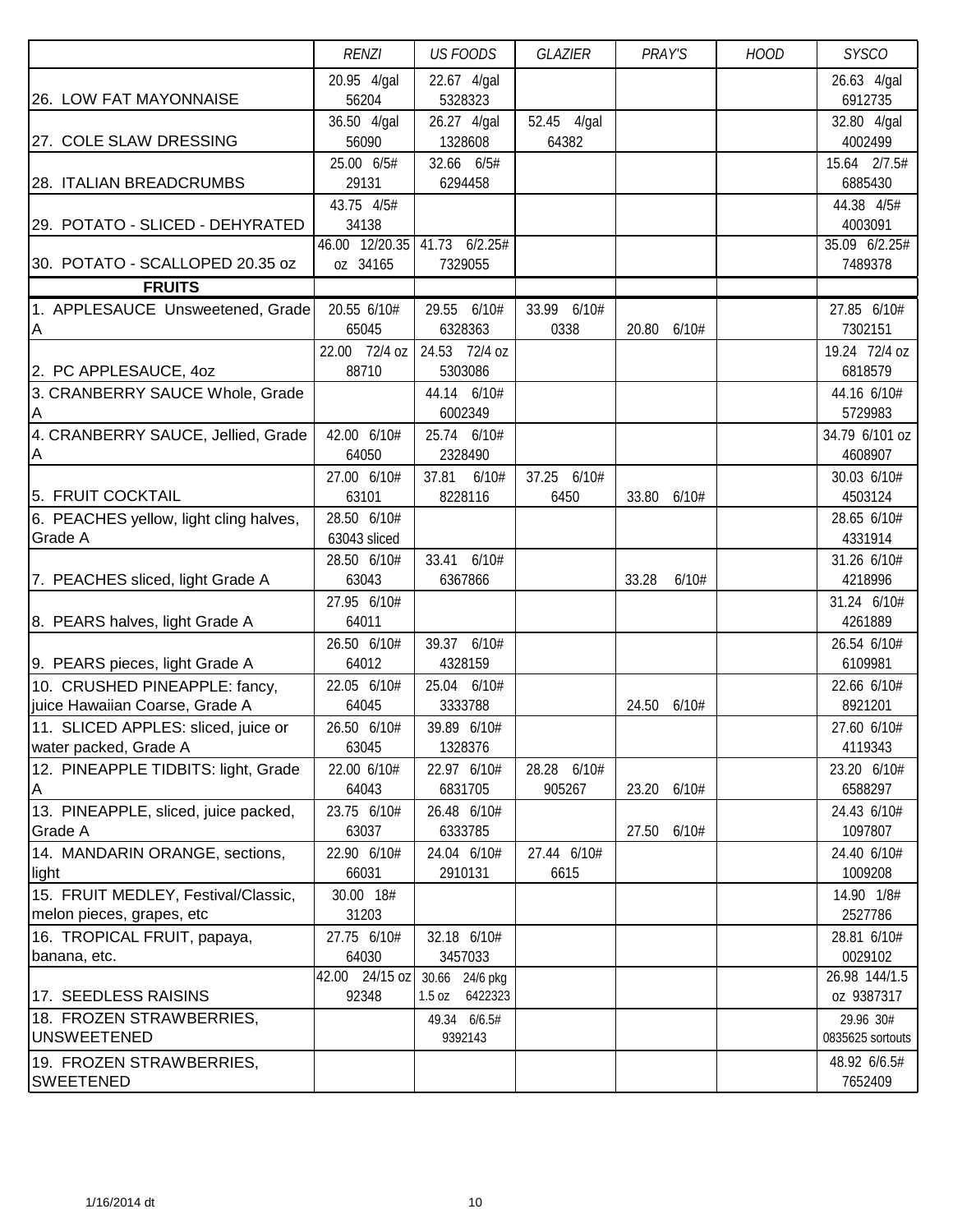|                                            | <b>RENZI</b>          | <b>US FOODS</b>           | <b>GLAZIER</b>         | PRAY'S | <b>HOOD</b> | <b>SYSCO</b>                                                                     |
|--------------------------------------------|-----------------------|---------------------------|------------------------|--------|-------------|----------------------------------------------------------------------------------|
| 20. FRUIT CUPS                             |                       | 19.17 36/4 oz<br>5301916  |                        |        |             | 48/4 oz 21.38<br>peach 9704917 /<br>21.24 mix<br>9705047 / 21.13<br>pear 9704974 |
|                                            |                       | 50.65<br>6/10#            |                        |        |             | 30.79 6/10#                                                                      |
| 21. APRICOTS<br><b>VEGETABLES - FROZEN</b> |                       | 8328189                   |                        |        |             | 0029078                                                                          |
|                                            | 18.39 20#             | 13.02 20#                 | 18.72 12/2#            |        |             | 11.58 20#                                                                        |
| 1. CUT GREEN BEANS, Grade A                | 45130                 | 3328226                   | 15290                  |        |             | 0438653                                                                          |
| 2. CUT WAX BEANS, Grade A                  |                       | 16.85 12/2#<br>9328410    |                        |        |             | 23.08 12/2#<br>1877026                                                           |
| 3. CUT BROCCOLI, Grade A                   | 12.89 20#<br>45131    | 12.98<br>20#<br>7056443   | 21.60 12/2.5#<br>15350 |        |             | 17.73 20#<br>7288044                                                             |
| 4. BRUSSEL SPROUTS, Grade A                | 18.25 20#<br>44984    | 27.52 12/2.5#<br>8328536  | 19.20 12/2#<br>15420   |        |             | 19.38 12/2#<br>7288091                                                           |
| 5. CUT CARROTS, Grade A                    | 10.55 20#<br>45132    | 10.69 20#<br>4328142      | 15.12 12/2#<br>15480   |        |             | 18.66 3/10#<br>3835865                                                           |
| 6. BABY CARROTS, whole Grade A             | 15.95 20#<br>45228    | 16.86<br>20#<br>3327848   | 20.64 12/2#<br>15500   |        |             | 16.63 12/2#<br>1055508                                                           |
| 7. SPINACH, chopped Grade A                | 21.05 12/3#<br>45232  | 28.19 12/3#<br>5328109    | 29.88 12/3#<br>443332  |        |             | 21.09 12/3#<br>7146410                                                           |
| 8. CAULIFLOWER, grade A                    | 22.40 12/2#<br>45257  | 22.58<br>12/2#<br>8328429 |                        |        |             | 16.41 12/2#<br>3772514                                                           |
| 9. CORN, Grade A                           | 15.00 20#<br>45133    | 12.07 20#<br>4328233      | 23.70 12/2.5#<br>15560 |        |             | 24.84 3/10#<br>3836889                                                           |
| 10. MIXED VEGETABLES Grade A, 5<br>way mix | 14.30 20#<br>45134    | 27.27 6/10#<br>5330071    |                        |        |             | 22.08 12/2.5#<br>1263623                                                         |
| 11. ORIENTAL BLEND, Grade A                | 18.00 20#<br>45259    | 18.92 20#<br>7328446      |                        |        |             | 17.69 12/2#<br>8491383                                                           |
| 12. SWEET PEAS, Grade A                    | 15.90 20#<br>45136    | 14.79 20#<br>8328247      | 25.20 12/2.5#<br>15780 |        |             | 27.14 3/10#<br>3837903                                                           |
| 13. PEAS/CARROTS, Grade A                  | 15.95 20#<br>45137    | 20.44 12/2.5#<br>4328282  |                        |        |             | 23.87 30#<br>3959277                                                             |
| 14. HUBBARD SQUASH, Grade A                | 32.00 12/4#<br>45174  | 41.93 4/12#<br>3328390    |                        |        |             | 34.68 12/4#<br>0571240                                                           |
| 15. ASPARAGUS, Grade A                     | 26.00 6/2.5#<br>45233 | 43.34 6/2.5#<br>9328212   |                        |        |             | 27.72 6/2.5#<br>5124852                                                          |
| 16. IT CUT GREEN BEANS, Grade A            | 19.15 12/2#<br>45254  | 16.48 12/2#<br>1328269    |                        |        |             | 19.18 12/2#<br>1389931                                                           |
| 17. BROCCOLI SPEARS, Grade A               | 19.00 12/2#<br>45229  | 19.81 12/2#<br>1328491    |                        |        |             | 16.95 12/2#<br>7288119                                                           |
| 18. LIMA BEANS, Grade A                    |                       | 31.99 12/2.5#<br>3328176  |                        |        |             | 31.86 20#<br>1440270                                                             |
| 19. CAPRI MIX, Grade A                     | 16.00 20#<br>45318    | 23.27 6/4#<br>8365975     |                        |        |             | 16.01 12/2#<br>1528769                                                           |
| 20. ITALIAN MIX, Grade A                   | 17.15 20#<br>45324    | 18.24 20#<br>8328296      |                        |        |             | 23.95 30#<br>3960317                                                             |
| 21. WINTER BLEND, Grade A                  | 16.50 20#<br>45320    | 20.05 20#<br>4328316      |                        |        |             | 21.74 30#<br>3890969                                                             |
| 22. SCAND BLEND, Grade A                   | 24.00 12/2#<br>45248  | 22.35 6/4#<br>7327828     |                        |        |             | 19.81 12/2#<br>1474980                                                           |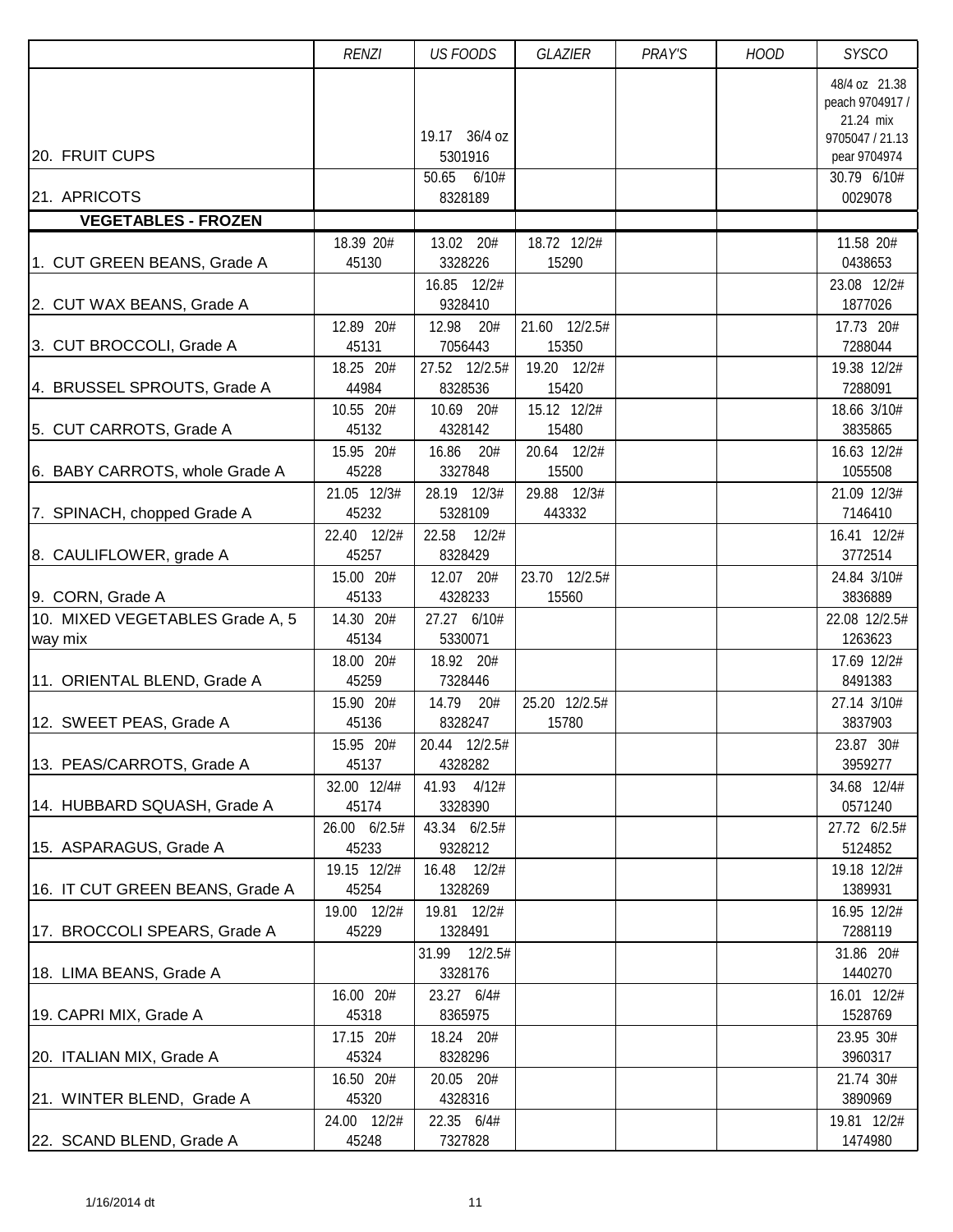|                                | <b>RENZI</b>       | <b>US FOODS</b>            | GLAZIER              | PRAY'S      | <b>HOOD</b> | <b>SYSCO</b>                      |
|--------------------------------|--------------------|----------------------------|----------------------|-------------|-------------|-----------------------------------|
|                                |                    | 29.62 6/4#                 |                      |             |             | 24.03 6/4#                        |
| 23. JAPANESE STIR FRY, Grade A |                    | 742874                     |                      |             |             | 1874817                           |
|                                |                    | 25.27 12/2#                |                      |             |             | 22.82 6/4#                        |
| 24. FAJITA STRIPS 12-2#        |                    | 8327579                    |                      |             |             | 2182665                           |
|                                | 13.50 20#<br>44601 | 18.06 20#<br>4328399       | 20.40 12/2#<br>15430 |             |             | 14.33 20#<br>2222115              |
| 25. CALIFORNIA BLEND, Grade A  |                    | 31.26 6/5#                 |                      |             |             | 19.26 6/5#                        |
| 26. BREAKFAST CUBE POTATOES    |                    | 8275232                    |                      |             |             | 3644036                           |
|                                |                    | 17.64 12/2#                |                      |             |             | 18.74 12/2#                       |
| 27. FRENCH GREEN BEANS         |                    | 4328225                    |                      |             |             | 0672356                           |
|                                | 12.30 20#          | $9.31 \t 6/2#$             |                      |             |             | 7.86 6/2#                         |
| 28. DICED ONIONS               | 45295              | 8327629                    |                      |             |             | 6191712                           |
|                                | 14.00 6/5#         | 14.16 6/5#                 |                      |             |             | 15.01 6/5#                        |
| 29. FRENCH FRIES               | 34115              | 747410                     |                      |             |             | 8897878                           |
|                                | 17.15 20#          | 27.31 12/3#                |                      |             |             | 25.94 12/3#                       |
| 30. FROZEN ZUCCHINI            | 45294              | 6328397                    |                      |             |             | 1648369                           |
|                                |                    | 23.76 12/2#                |                      |             |             | 11.86 4/2#                        |
| 31. FROZEN PEARL ONIONS        |                    | 7987910                    |                      |             |             | 1719517                           |
| 32. FROZEN DICED GREEN         | 22.95 12/2#        | 25.70 12/2#                |                      |             |             | 19.37 12/2#                       |
| <b>PEPPERS</b>                 | 45010              | 9328345                    |                      |             |             | 1876069                           |
| <b>PUDDING</b>                 |                    |                            |                      |             |             |                                   |
|                                | 23.95 6/10#        | 22.17 6/10#                |                      |             |             | 29.05 12/2 lb                     |
| 1. REGULAR CHOCOLATE           | 73147              | 1327337                    |                      | 25.15 6/10# |             | 5106554                           |
|                                | 25.55 6/10#        | 23.80 6/10#                |                      |             |             |                                   |
| 2. REGULAR BUTTERSCOTCH        | 73149              | 6327316                    |                      | 24.85 6/10# |             |                                   |
|                                | 23.95 6/10#        | 21.81 6/10#                |                      |             |             | 21.59 12/24 oz                    |
| 3. REGULAR VANILLA             | 73148              | 7327323                    |                      |             |             | 4010922                           |
|                                |                    |                            |                      |             |             |                                   |
|                                |                    |                            |                      |             |             |                                   |
| 4. REGULAR PISTACHIO           |                    |                            |                      |             |             |                                   |
|                                |                    | 15.53 12/5 oz<br>6371660 / |                      |             |             | 12/3.5 oz 17.94<br>choc:6798658 / |
|                                |                    | 7371743/                   |                      |             |             | 18.38                             |
| 5. SUGAR FREE                  |                    | 9371667                    |                      |             |             | van:6798637                       |
|                                |                    |                            |                      |             |             |                                   |
|                                |                    |                            |                      |             |             | 48/3.5 oz 14.28                   |
|                                | 14.20 48/3.5 oz    |                            |                      |             |             | butter:6213615 /                  |
|                                | 88715 b-scotch /   | 16.29 48/3.5               |                      |             |             | tapicoa:6051452 /                 |
|                                | 88717 van /        | oz 7102759/                |                      |             |             | choc:5661582/                     |
| 6. SNACK PACK PUDDINGS         | 88716 choc         | 8102758                    |                      |             |             | van:5763834                       |
|                                |                    |                            |                      |             |             | 48/4 oz 20.26                     |
|                                |                    |                            |                      |             |             | rice:6959159 /                    |
| 7. DIABETIC SNACK PACK         |                    |                            |                      |             |             | 19.94<br>tapioca: 1642362 &       |
| PUDDINGS                       |                    |                            |                      |             |             | van:2619500                       |
|                                | 26.79 6/10#        | 25.54 6/10#                |                      |             |             | 25.60 6/10#                       |
| 8. TAPIOCA PUDDING             | 73207              | 3327319                    |                      |             |             | 4011102                           |
|                                | 24.05 6/10#        | 24.49 6/10#                |                      |             |             | 24.45 6/10#                       |
| 9. LEMON PUDDING               | 73150              | 9327313                    |                      |             |             | 4011052                           |
| <b>JELLO</b>                   |                    |                            |                      |             |             |                                   |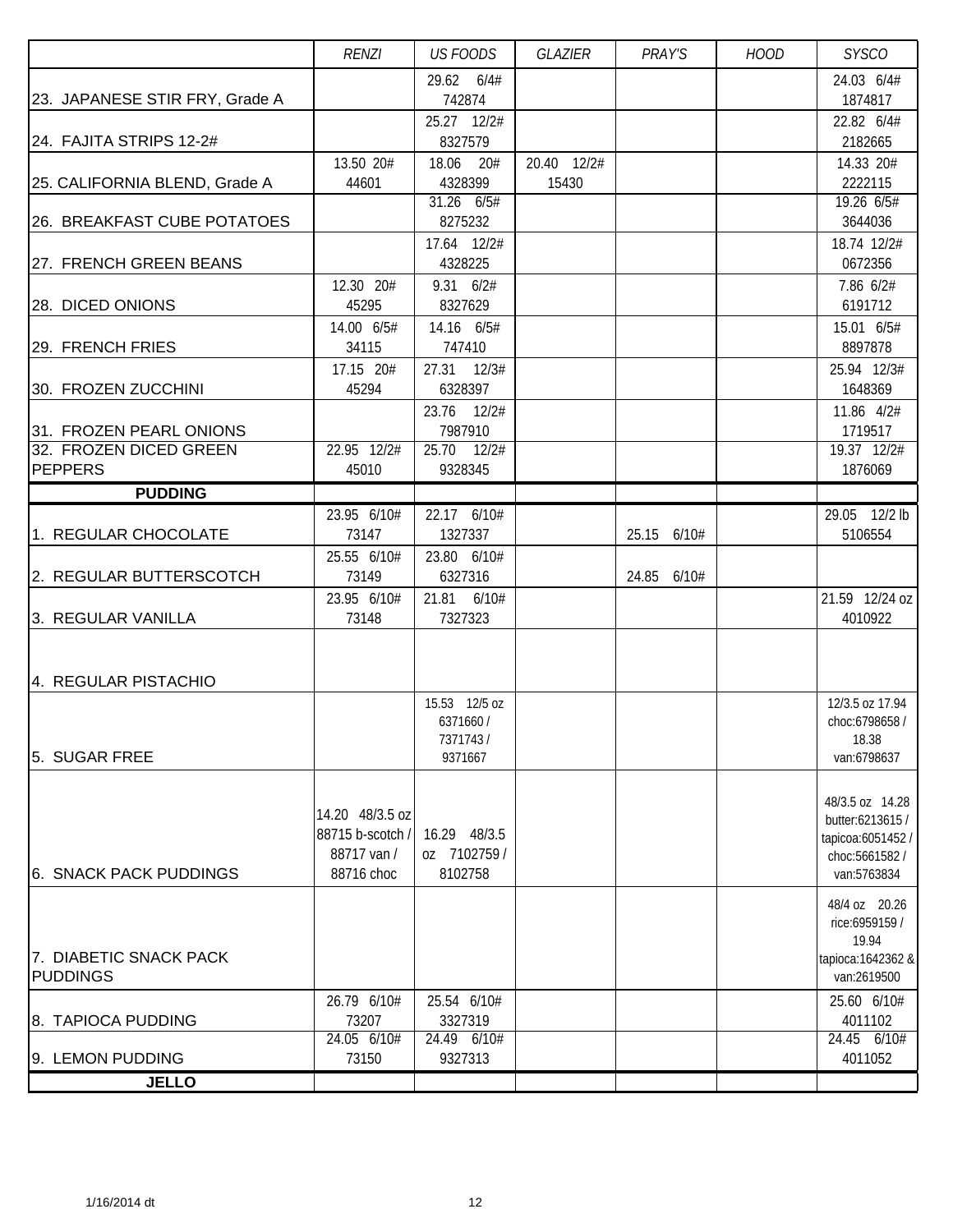|                                                                       | <b>RENZI</b>                                             | <b>US FOODS</b>                                                                                                | <b>GLAZIER</b>           | PRAY'S               | <b>HOOD</b> | <b>SYSCO</b>                                                                                                                                                                                                                                       |
|-----------------------------------------------------------------------|----------------------------------------------------------|----------------------------------------------------------------------------------------------------------------|--------------------------|----------------------|-------------|----------------------------------------------------------------------------------------------------------------------------------------------------------------------------------------------------------------------------------------------------|
| 1. REGULAR<br>2. SUGAR FREE RED<br>3. SUGAR FREE CITRUS               | 29207 / 29208 /<br>29209<br>18/2.75<br>43.00<br>oz 28272 | 22.00 12/24 oz 22.51 12/24 oz<br>5343371/<br>7370323<br>22.51 12/24 oz<br>5343371<br>22.51 12/24 oz<br>7370323 |                          |                      |             | 12/24 oz 22.17<br>asst citrus:<br>4010344 / 22.06<br>asst red: 4010310<br>/ 22.08 cherry:<br>4010351 &<br>orange: 4010443 /<br>22.05 red raspb:<br>4010450 / 22.04<br>straw: 4010476<br>24.21 18/2.75<br>oz 7188711<br>23.23 18/2.75<br>oz 7188701 |
| <b>DAIRY</b>                                                          |                                                          |                                                                                                                |                          |                      |             |                                                                                                                                                                                                                                                    |
|                                                                       | 2.80lb 4/5#                                              | 45.48<br>4/5#                                                                                                  |                          |                      |             | 50.48 4/5#                                                                                                                                                                                                                                         |
| 1. MEXICAN SHREDDED CHEESE                                            | 25045                                                    | 4332656                                                                                                        |                          |                      |             | 2406189                                                                                                                                                                                                                                            |
| 2. CHEESE, EXTRA SHARP, block                                         | 2.99 lb 10#<br>25064                                     | 4.63 lb 10#<br>avg 4667929                                                                                     | 2.99 lb 10# avg<br>13719 | 10#<br>27.40         |             | 29.54 2/5#<br>3812971                                                                                                                                                                                                                              |
| 3. CHEESE AMER PROCESSED<br><b>SLICED</b>                             | 2.50 lb 4/5#<br>25038 w / 25039<br><b>V</b>              | 46.98<br>4/5#<br>1340504                                                                                       | 78.90 6/5#<br>46158      | 40.05 48/10.67<br>0Z |             | 45.80 4/5#<br>6697890                                                                                                                                                                                                                              |
| 4. MAYONNAISE                                                         | 25.50 4/gal<br>56206<br>18.95 30/1#                      | 22.80 4/gal<br>7329113<br>16.25<br>30/1#                                                                       | 21.15 30/1#              |                      |             | 18.99 4/gal<br>4002432<br>18.42 30/1#                                                                                                                                                                                                              |
| 5. MARGARINE                                                          | 29088                                                    | 703496                                                                                                         | 10206                    | 19.60 30/1#          |             | 0417527                                                                                                                                                                                                                                            |
| 6. MOZZARELLA CHEESE<br><b>SHREDDED</b>                               | $2.75#$ 4/5#<br>25155                                    | 48.25<br>4/5#<br>6382386                                                                                       | 82.50 6/5#<br>205028     |                      |             | 72.13 6/5#<br>7483654                                                                                                                                                                                                                              |
| 7. PARMESAN CHEESE<br>8. PIZZA CRUST, 12x16" rectangular<br>par baked | 2.62 lb 4/5#<br>25600<br>37807                           | 68.19 4/5#<br>3585031<br>25.00 18/43 oz 35.59 10/44 oz<br>7988561                                              |                          |                      |             | 52.89 4/5#<br>6370571<br>34.59 12/16 x<br>24 7324684                                                                                                                                                                                               |
| 9. YOGURT: 24/4 oz CONTAINERS                                         | 15.00 48/4 oz                                            | 3.05 lb 2/8#                                                                                                   |                          |                      |             | 11.62 24/4 oz                                                                                                                                                                                                                                      |
| <b>PER CASE</b>                                                       | 26082                                                    | avg 5377023                                                                                                    |                          |                      |             | 8653964                                                                                                                                                                                                                                            |
| 10. LOWFAT COTTAGE CHEESE<br>11. SHREDDED SHARP CHEESE                | 40.00 6/5#<br>29028                                      | 40.46 6/5#<br>3312642<br>45.37 4/5#<br>1332642                                                                 |                          |                      |             | 16.93 2/5#<br>5020169<br>54.36 4/5#<br>1159946                                                                                                                                                                                                     |
| 12. LIQUID BUTTER                                                     |                                                          | 21.69 3/gal<br>698688                                                                                          |                          |                      |             | 29.37 3/gal<br>4577391                                                                                                                                                                                                                             |
| 13. READY WHIP TOPPING                                                |                                                          | 26.17 12/14oz<br>4364907                                                                                       |                          |                      |             | 44.13 12/32 oz<br>7500570                                                                                                                                                                                                                          |
| 14. PC MARGARINE cups                                                 |                                                          | 21.68 600/5<br>gm 5006846                                                                                      |                          |                      |             | 13.68 900/5 gm<br>6631123                                                                                                                                                                                                                          |
| 15. PC BUTTER cups                                                    |                                                          | 19.72 720/18<br>oz 568436                                                                                      |                          |                      |             | 20.18 720/5 gm<br>8415242                                                                                                                                                                                                                          |
| 16. 1% COTTAGE CHEESE                                                 | 40.00 6/5#<br>29028                                      | 40.46 6/5#<br>3312642                                                                                          |                          |                      |             | 16.93 2/5#<br>5020169                                                                                                                                                                                                                              |
| 17. SOUR CREAM                                                        | 28.15 6/5#<br>25325                                      | 28.42 6/5#<br>7181787                                                                                          |                          |                      |             | 31.14 6/5#<br>1309194                                                                                                                                                                                                                              |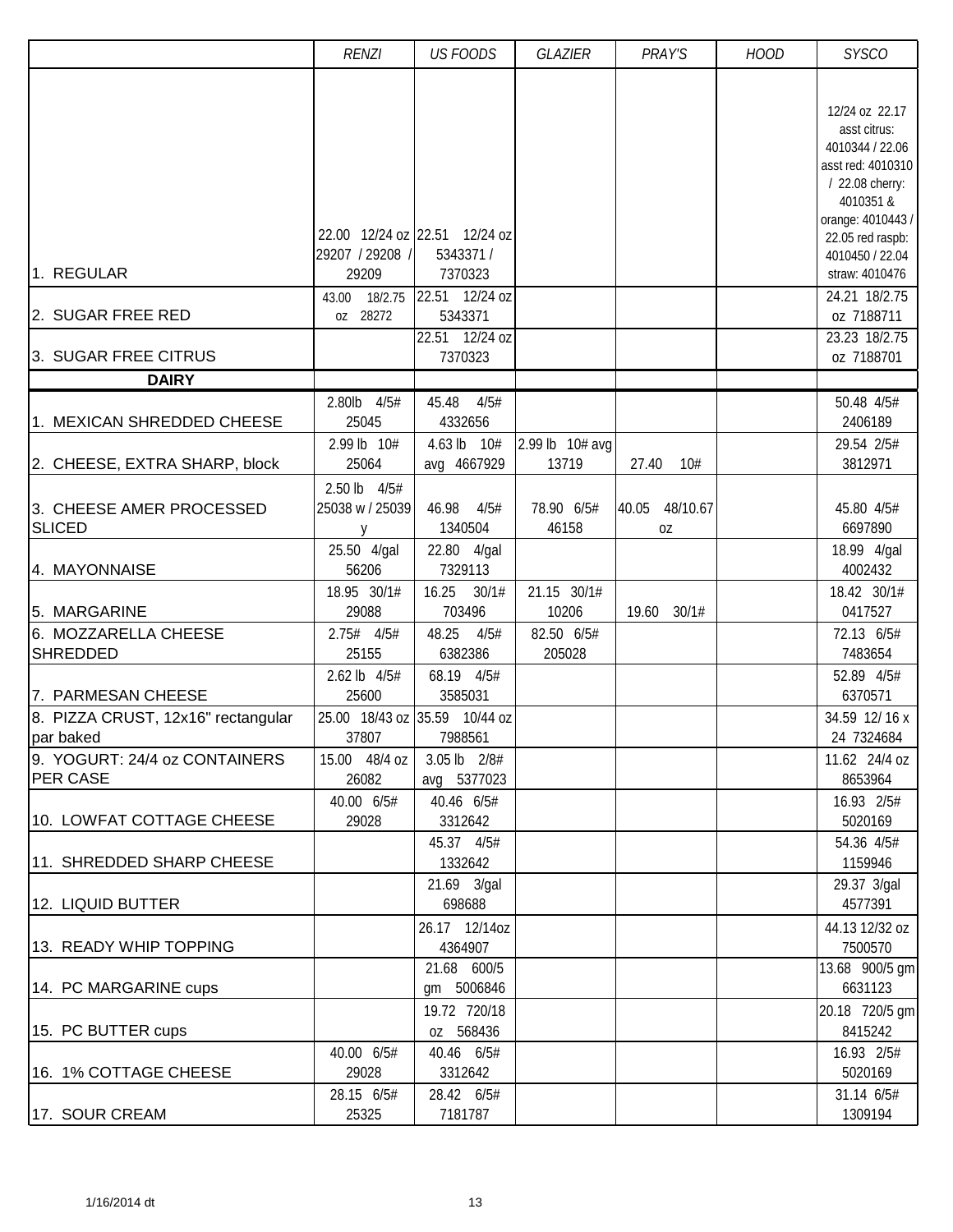|                                                        | <b>RENZI</b>                       | <b>US FOODS</b>                        | <b>GLAZIER</b>                | PRAY'S | <b>HOOD</b> | <b>SYSCO</b>                  |
|--------------------------------------------------------|------------------------------------|----------------------------------------|-------------------------------|--------|-------------|-------------------------------|
|                                                        |                                    |                                        |                               |        |             | 17.79 48/4 oz<br>7849706      |
| 18. LIGHT YOGURT - assorted flavors                    |                                    | 14.80 48/4 oz<br>3998283               |                               |        |             | strawberry / blu<br>raspberry |
| 19. CHEESE, SWISS                                      |                                    | 70.04<br>6/5#<br>2336352               | $3.37$ lb<br>2/8#<br>avg 3093 |        |             | 2.97 lb 2/8#Avg<br>9282237    |
| 20. PC SOUR CREAM cups                                 |                                    | $\overline{13.62}$ 100/1 oz<br>5347208 |                               |        |             | 12.31 100/1 oz<br>1824465     |
| <b>COOKIES &amp; CRACKERS</b>                          |                                    |                                        |                               |        |             |                               |
| 1. GRAHAM CRACKERS, individual                         |                                    | 18.87 200/2 ct                         |                               |        |             | 13.42 200/2ct                 |
| packages                                               |                                    | 1004852                                |                               |        |             | 3156015                       |
| 2. SALTINES UNSALTED TOPS,                             |                                    | 12.88 300/2 ct                         |                               |        |             | 15.59 500/2ct                 |
| individual packages                                    |                                    | 8010951                                |                               |        |             | 4455028                       |
| 3. SALTINE - KRISPY - individual pkgs                  |                                    | 13.80 500/2 ct<br>4015665              |                               |        |             | 6.48 500/2 pk<br>4204996      |
|                                                        |                                    | 37.50 120/1 oz 39.74 120/1 oz          |                               |        |             | 37.50 120/1 oz                |
| 4. FIG NEWTONS/indivudual pkgs.                        | 72024                              | 9028655                                |                               |        |             | 4220554                       |
| 5. FIG NEWTONS #1                                      |                                    |                                        |                               |        |             |                               |
| 6. SUGAR COOKIES frozen ready to                       | 29.00 125/12                       | 36.53 320/1 oz                         |                               |        |             | 38.14 213/1.5                 |
| bake dough                                             | oz 37439                           | 9201658                                |                               |        |             | oz 2138675                    |
| 7. PEANUT BUTTER COOKIES ready<br>to bake frozen dough |                                    | 40.01 240/1 oz<br>5002142              |                               |        |             | 40.48 213/1.5<br>oz 7220346   |
| 8. CHOCOLATE CHIP COOKIES                              |                                    | 30.72 232/1.5<br>oz 7661424            |                               |        |             | 36.03 213/1.5                 |
| frozen ready to bake dough                             |                                    | 120/4 ct                               |                               |        |             | oz 7220775                    |
| 9. LORNA DOONE COOKIE                                  | 23.50 120/4 ct 32.78<br>1 oz 72022 | 8013021                                |                               |        |             | 29.64 120/1 oz<br>4125852     |
| 10. SUGAR FREE COOKIE: Lemon                           |                                    | 43.13 120/3 ct<br>9270364              |                               |        |             |                               |
| SUGAR FREE COOKIE: Chocolate                           |                                    | 42.96 120/3 ct<br>3270170              |                               |        |             |                               |
|                                                        |                                    | 42.41 120/8 ct                         |                               |        |             | 38.71 120/8 ct                |
| SUGAR FREE COOKIE: Short Bread                         |                                    | 5270160                                |                               |        |             | 3294980                       |
| 11. WHITE CHIP MACADAMIAN NUT -                        |                                    | 75.72 160/2 oz                         |                               |        |             | 45.04 213/1.5                 |
| frozen ready to bake dough                             |                                    | 4152955                                |                               |        |             | oz 7220684                    |
| <b>MISC</b>                                            |                                    |                                        |                               |        |             |                               |
| 1. FROZEN FRENCH TOAST                                 |                                    | 24.00 18/8 1.5<br>oz 7374341           |                               |        |             | 19.44 144/1.5<br>oz 3580487   |
|                                                        |                                    | 11.22 18/8 1.27                        |                               |        |             | 11.52 144/.83                 |
| 2. FROZEN WAFFLES                                      |                                    | oz 5734496                             |                               |        |             | oz 3788908                    |
|                                                        |                                    | 10.47 12/12 1.2                        |                               |        |             | 10.15 144/1.2                 |
| 3. FROZEN PANCAKES                                     |                                    | oz 5734553                             |                               |        |             | oz 0669200                    |
|                                                        |                                    | 23.69 75/2.85                          |                               |        |             | 20.09 120/2 oz                |
| 4. READY MADE BISCUITS 3"                              |                                    | oz 6317150                             |                               |        |             | 5622873                       |
| 5. READY MADE BISCUITS 2"                              | 22.50<br>175/1<br>oz 51004         | 27.64 120/2 oz<br>968719               |                               |        |             | 22.30 175/1 oz<br>5655097     |
|                                                        |                                    |                                        |                               |        |             |                               |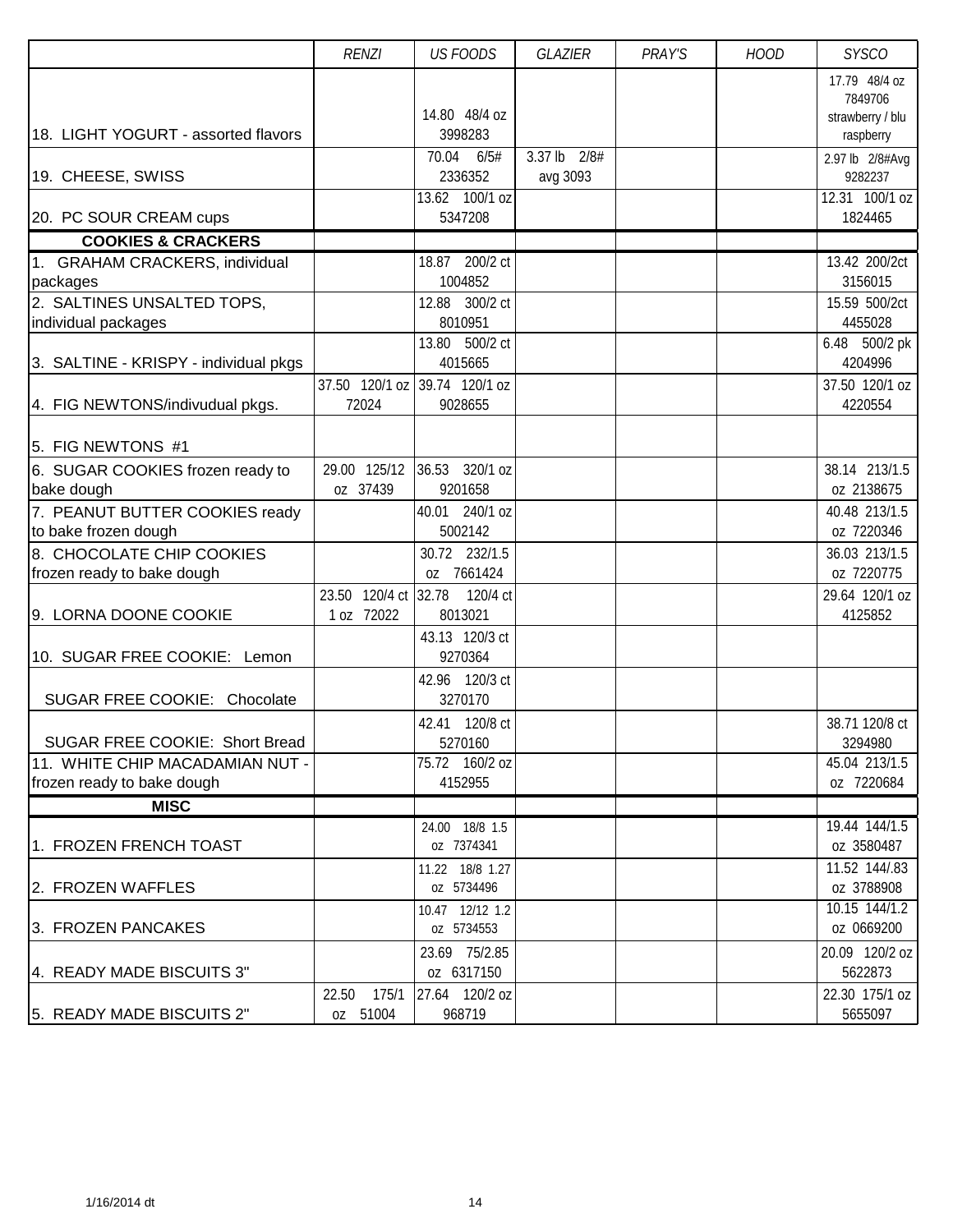|                                                      | <b>RENZI</b>              | <b>US FOODS</b>                                              | GLAZIER              | PRAY'S | <b>HOOD</b> | <b>SYSCO</b>                                                                                                                 |
|------------------------------------------------------|---------------------------|--------------------------------------------------------------|----------------------|--------|-------------|------------------------------------------------------------------------------------------------------------------------------|
|                                                      |                           | 23.67 12/60 ct                                               |                      |        |             | 16.78 6" 24/12 ct<br>2385748 / 21.49<br>8.25" 20/12 ct<br>2385763 / 22.87<br>10" 16/12 ct<br>2385771 / 28.38<br>12" 12/12 ct |
| 6. TORTILLA SHELLS                                   |                           | 2975001                                                      |                      |        |             | 7327844                                                                                                                      |
| 7. SPRAY COATING (pan)                               |                           | 13.55 6/17 oz<br>5771977                                     |                      |        |             | 10.64 6/17 oz<br>4135380                                                                                                     |
| 8. SUGAR FREE HOT CHOCOLATE -<br>individual          |                           | 27.54 3/50.53<br>oz 911925                                   |                      |        |             | 24.10 6/25<br>7678281                                                                                                        |
| 9. PC SUGAR FREE PANCAKE<br><b>SYRUP</b>             | 35057                     | 13.85 100/1 oz 38.71 200/1 oz<br>2006849                     |                      |        |             | 13.89 100/1 oz<br>5932280                                                                                                    |
| 10. PC PANCAKE SYRUP                                 | 67150                     | 7.69 100/1.5 oz 8.22 100/1.5 oz<br>3329349<br>11.91 400/1 oz |                      |        |             | 7.92 100/1.5 oz<br>8435273<br>10.55 400/3/8                                                                                  |
| 11. PC HALF & HALF                                   |                           | 3365665                                                      |                      |        |             | oz 7459068                                                                                                                   |
| 12. PC PEANUT BUTTER                                 | 25.90 200/.5 oz<br>67168  | 40.07 200/.75<br>oz 2004976                                  |                      |        |             | 44.07 200/.75<br>oz 8435638                                                                                                  |
| 13. PC JELLY - regular                               | 67039                     | 7.00 200/10 gm 6.40 200/.5 oz<br>3329679                     |                      |        |             | 14.41 400/10<br>gm 4326013<br>16.14 200/11                                                                                   |
| 14. PC JELLY - diet                                  |                           |                                                              |                      |        |             | gm 0966804                                                                                                                   |
| 15. KETCHUP - small bottle                           | 28196                     | 29.59 25/20 oz 35.17 24/12 oz<br>4051900                     |                      |        |             | 23.39 36/14 oz<br>4560934                                                                                                    |
| 16. MUSTARD - small bottle                           |                           | 15.56 12/12 oz<br>6031363                                    |                      |        |             | 14.20 12/12 oz<br>4736070                                                                                                    |
| 17. 14 - 16 oz COFFEE                                |                           | 101.64 24/14<br>oz 8565996                                   |                      |        |             | 47.30 18/14 oz<br>6957799                                                                                                    |
| 18. 14 - 16 oz DECAF COFFEE                          |                           | 93.06 24/12 oz<br>8565962                                    |                      |        |             | 54.64 18/14 oz<br>6958045                                                                                                    |
| 19. PC SALT SUBSTITUTE                               |                           | 15.61 2/1000<br>5007919                                      |                      |        |             | 14.48 300/.3 oz<br>1116052                                                                                                   |
| 20. PC CREAM CHEESE                                  | 12.00 100/.75<br>oz 25009 | 15.71 100/.75<br>oz 10892                                    |                      |        |             | 12.74 100/.75<br>oz 4586590                                                                                                  |
| 21. GREEN BEANS                                      | 17.39 6/10#<br>63100      | 18.26 6/10#<br>4330270                                       | 27.70 6/10#<br>7259  |        |             | 17.44 6/10#<br>0682486                                                                                                       |
| 22. WAX BEANS                                        | 20.19 6/10#<br>62012      | 17.78 6/10#<br>6330260                                       | 32.66 6/10#<br>3372  |        |             | 20.13 6/10#<br>4935854                                                                                                       |
| 23. KIDNEY BEANS                                     | 21.00 6/10#<br>62026      | 19.48 6/10#<br>2329183                                       | 27.95 6/10#<br>10159 |        |             | 21.53 6/10#<br>6275018                                                                                                       |
| 24. BAKED BEANS (Gramma Brown)                       | 38.00 6/10#<br>66045      | 42.03 6/10#<br>1057868                                       |                      |        |             | 38.65 6/10#<br>5123724                                                                                                       |
| 25. SUGAR FREE PUDDING -<br>Individual ready to make |                           | 15.53 12/5 oz<br>7371743/<br>9371667                         |                      |        |             | 12/3.5 oz 17.94<br>choc 6798658 /<br>18.38 van<br>6798637                                                                    |
| 26. SUGAR FREE JELLO - Individual<br>ready to make   |                           | 22.51 12/24 oz<br>5343371 /<br>7370323                       |                      |        |             | 24.21 18/2.75<br>oz 7188711                                                                                                  |
| 27. PC SALAD DRESSING (Italian LF)                   |                           | 9.91 60/1.5 oz<br>1155076                                    |                      |        |             | 9.94 60/1.5 oz<br>5954250                                                                                                    |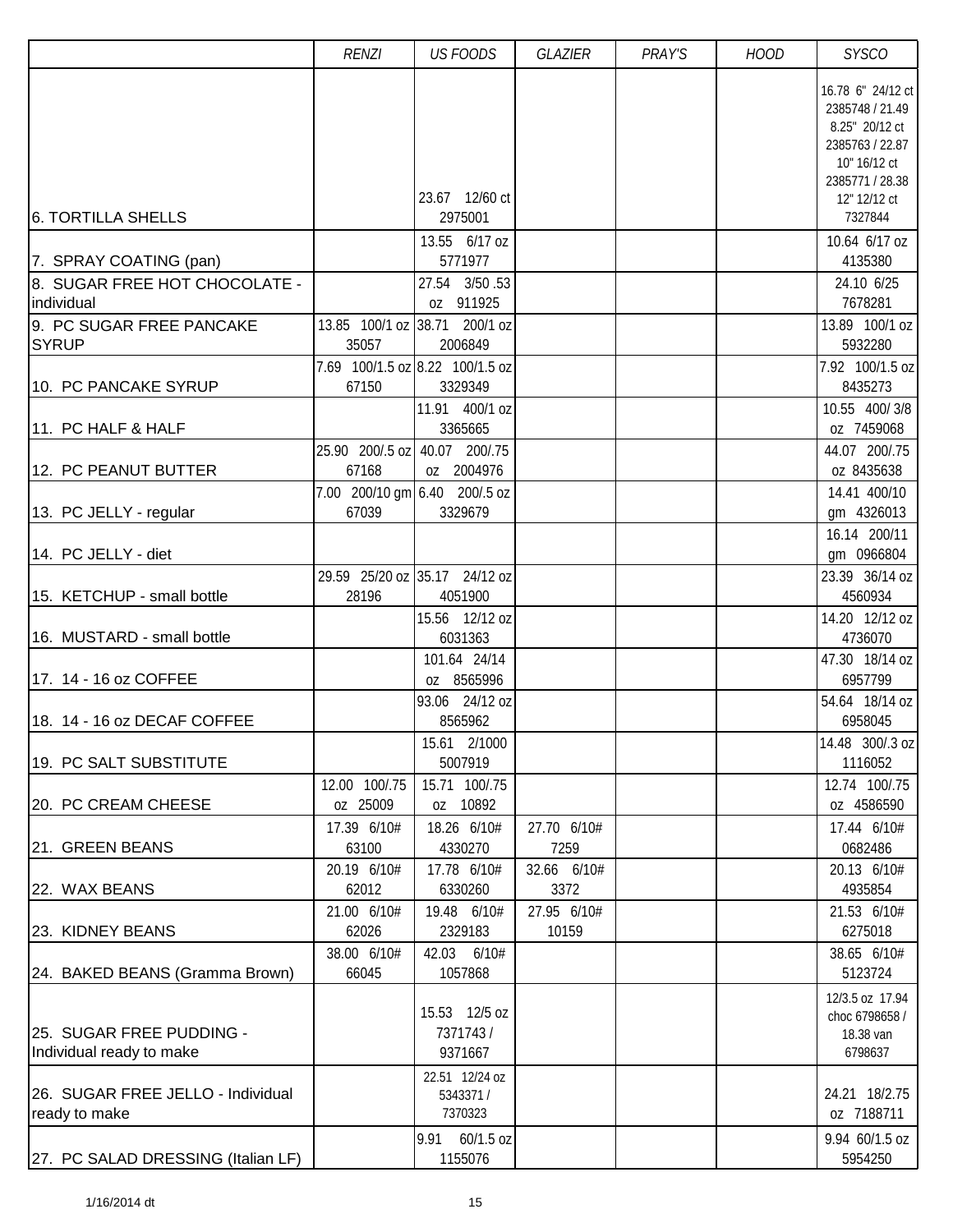|                                                      | <b>RENZI</b>   | <b>US FOODS</b>                 | GLAZIER                 | PRAY'S | <b>HOOD</b>            | <b>SYSCO</b>                |
|------------------------------------------------------|----------------|---------------------------------|-------------------------|--------|------------------------|-----------------------------|
|                                                      |                |                                 |                         |        |                        |                             |
| 28. DIET CRANBERRY SAUCE                             |                |                                 |                         |        |                        |                             |
| 29. BOLOGNA - Wunderbar or equal                     |                | 1.84 lb 2/10-11#<br>avg 4108353 |                         |        |                        | 1.79 lb 2/10.75#<br>0194308 |
|                                                      |                | 25.94 104/1 oz                  | 11.89 48/1 oz           |        |                        | 15.77 72/1 oz               |
| 30. POTATO CHIP - regular 1 oz                       |                | 9315128                         | 02070                   |        |                        | 0023465                     |
|                                                      |                | 23.61 64/1.12                   | 11.89 48/1 oz           |        |                        | 15.77 72/1 oz               |
| 31. POTATO CHIP - BBQ - 1 oz                         |                | oz 5585443                      | 02072                   |        |                        | 0023705                     |
| 32. POTATO CHIP - Sour Cream &                       |                | 23.58 64/1.12                   | 11.89 48/1 oz           |        |                        | 15.76 72/1 oz               |
| Onion - 1 oz                                         |                | oz 5585526                      | 2073                    |        |                        | 0023747                     |
|                                                      |                | 13.50 8/16 oz                   |                         |        |                        | 12.76 8/16 oz               |
| 33. TORTILLA CHIPS - 16 oz                           |                | 5911193                         |                         |        |                        | 7346071                     |
| 34. STRAWBERRY PRESERVES - 4#                        |                | 41.74 6/4#<br>6441448           |                         |        |                        | 34.04 6/4#<br>4184628       |
|                                                      | 35.25 6/106 oz | 28.19 6/4#                      |                         |        |                        | 35.07 6/10#                 |
| 35. GRAPE JELLY - #10                                | 91435          | 6148563                         |                         |        |                        | 4125936                     |
| 36. KOSHER MEALS - Pre-Packaged -                    |                |                                 |                         |        |                        |                             |
| Variety                                              |                |                                 |                         |        |                        |                             |
| <b>MILK</b>                                          |                |                                 |                         |        |                        |                             |
|                                                      |                |                                 | 15.49 4/gal             |        | 13.92 4/gal            |                             |
| 1) WHOLE MILK - Gallon                               |                |                                 | 01001<br>17.41 9/.5 gal |        | 0320<br>16.29 9/.5 gal |                             |
| 2) WHOLE MILK - 1/2 Gallon                           |                |                                 | 1290                    |        | 0189                   |                             |
|                                                      |                |                                 | 12.60 50/8 oz           |        | 11.95 50/8 oz          |                             |
| 3) WHOLE MILK - 8 oz                                 |                |                                 | 1962                    |        | 1551                   |                             |
|                                                      |                |                                 |                         |        | 11.625 75/4 oz         |                             |
| 4) WHOLE MILK - 4 oz                                 |                |                                 | 14.30 75/4 oz           |        | 1784                   |                             |
|                                                      |                |                                 | 15.52 9/.5 gal          |        | 14.49 9/.5 gal         |                             |
| 5) SKIM MILK - 1/2 Gallon                            |                |                                 | 3700<br>10.70 50/8 oz   |        | 1059<br>9.975 50/8 oz  |                             |
| 6) SKIM MILK - 8 oz                                  |                |                                 | 3962                    |        | 1554                   |                             |
|                                                      |                |                                 |                         |        | 10.80 75/4 oz          |                             |
| 7) SKIM MILK - 4 oz                                  |                |                                 | 11.23 75/4 oz           |        | 1787                   |                             |
|                                                      |                |                                 | 15.90 9/.5 gal          |        | 15.174 9/.5 gal        |                             |
| 8) 1% MILK - 1/2 Gallon                              |                |                                 | 4029                    |        | 0252                   |                             |
|                                                      |                |                                 | 10.82 50/8 oz           |        | 10.30 50/8 oz          |                             |
| 9) 1% MILK - 8 oz<br>10) FAT FREE MILK - CHOCOLATE - |                |                                 | 4962<br>11.75 50/8 oz   |        | 1553<br>10.975 50/8 oz |                             |
| 8 oz                                                 |                |                                 | 5980                    |        | 11244                  |                             |
|                                                      |                |                                 | 10.90 20/8 oz           |        | 10.40 20/8 oz          |                             |
| 11) LACTATE FAT FREE - 8 oz                          |                |                                 | 11506                   |        | 6348                   |                             |
|                                                      |                |                                 |                         |        | 14.625 75/4 oz         |                             |
| 12) ORANGE JUICE - 4 oz                              |                |                                 | 17.80 72/4 oz           |        | 1789                   |                             |
|                                                      |                |                                 | 20.58 48/8 oz           |        | 17.50 50/8 oz<br>10298 |                             |
| 13) ORANGE JUICE - 8 oz                              |                |                                 | 24.50 12/32 oz          |        | 24.96 12/qt            |                             |
| 14) HALF & HALF - qt                                 |                |                                 | 1541                    |        | 5307                   |                             |
|                                                      |                |                                 |                         |        | 24.96 12/qt            |                             |
| 15) EGG NOG - Seasonal - qt                          |                |                                 |                         |        | 0577                   |                             |
| MILK TOTAL (1 - 11)                                  |                |                                 |                         |        |                        |                             |